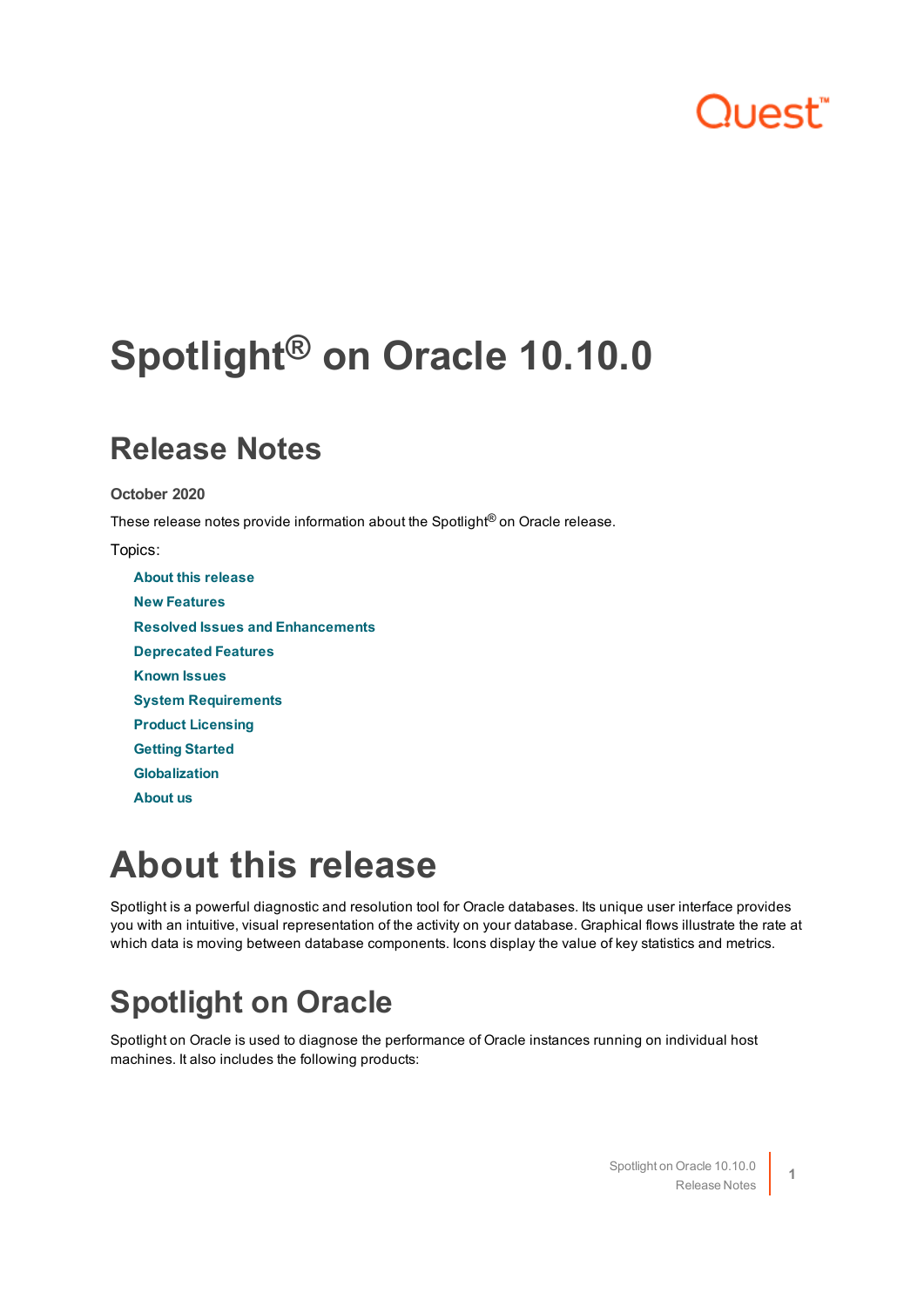- **Predictive Diagnostics.** Use this to predict the future performance for individual SQL statements, bottlenecks, and database resources on the Oracle database.
- <sup>l</sup> **Spotlight on Unix and Spotlight on Windows.** Launch the appropriate O/S Spotlight automatically when Spotlight connects to an Oracle database.
- <sup>l</sup> When delivered as part of the Toad® DBA Suite for Oracle, Spotlight incorporates **SQL Optimizer for Oracle**. SQL Optimizer offers a fully automated approach to maximizing SQL performance. It eliminates the manual, time-intensive process of ensuring that SQL code is performing as fast as possible.

### **Spotlight on Oracle RAC**

**Spotlight on Oracle RAC** requires additional licensing. It enables the diagnosis of Oracle databases on multiple host machines under the Real Application Clusters (RAC) architecture and additionally may include monitoring of Exadata systems depending on the license purchased.

- Spotlight on Oracle10.10.0 is a minor release,
- with no new functionality. See [Resolved](#page-1-1) issues.

## <span id="page-1-0"></span>**New Features**

#### **Spotlight on Oracle 10.10**

**Security**: Spotlight on Oracle is now FIPS 140-2 compliant.

#### **Spotlight on Oracle 10.9**

**Linux Monitoring**: Spotlight on Oracle 10.9 now supports monitoring Linux operating systems based on 4.x kernels.

#### **Spotlight on Oracle 10.8**

<span id="page-1-1"></span>Spotlight on Oracle 10.8 now supports monitoring Oracle 19c databases and connecting to the Oracle 19c client.

## **Resolved Issues and Enhancements**

The following is a list of issues addressed and enhancements implemented in this release.

| <b>Enhancements</b>                                                                            | ID                    |
|------------------------------------------------------------------------------------------------|-----------------------|
| Change the XML parser configuration to disallow external entities.                             | TMB-3054 SOO-<br>2885 |
| Create a warning for users when making an unencrypted connection to a database.                | TMB-3055 SOO-<br>2886 |
| Fixed an issue where connect to RAC connection failed if the OS language is set to<br>Chinese. | TMB-3637 SOO-<br>2905 |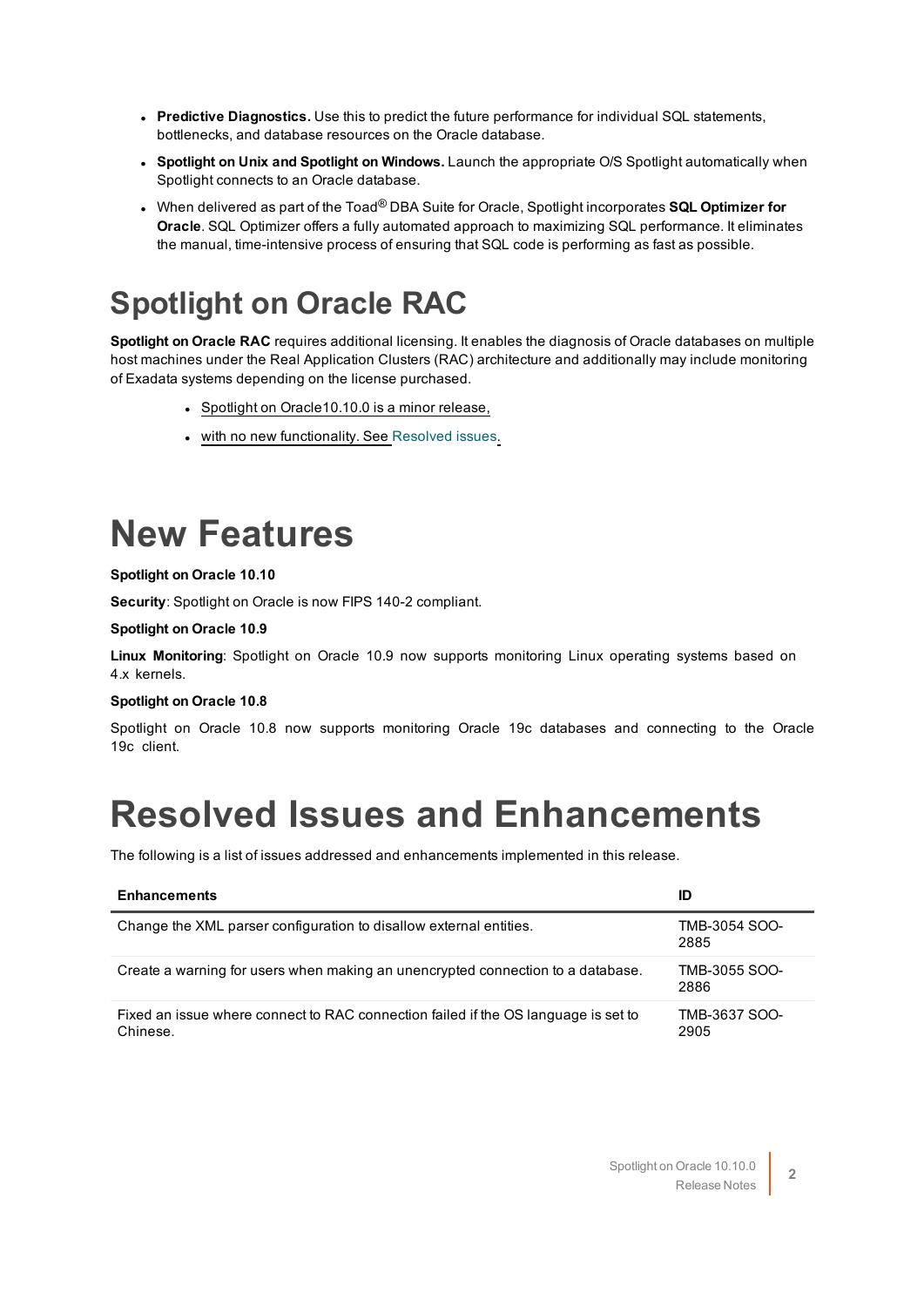## <span id="page-2-0"></span>**Deprecated Features**

<span id="page-2-1"></span>MySQL monitoring are no longer supported.

## **Known Issues**

The following is a list of issues known to exist at the time of this release.

| <b>Feature</b>         | <b>Known Issue</b>                                                                                                                                                                                                                                                                                                                          | Defect ID |
|------------------------|---------------------------------------------------------------------------------------------------------------------------------------------------------------------------------------------------------------------------------------------------------------------------------------------------------------------------------------------|-----------|
| General                | Spotlight data not displayed when overhead settings are restored to default<br>values: In some cases, restoring Overhead Management settings on a Spotlight<br>component may prevent the display of Spotlight data in one or more drilldown<br>pages. To view the data, disconnect the original Spotlight connection and then<br>reconnect. |           |
|                        | Queued Spotlight queries will complete despite changes to Overhead<br>Management settings: When you use Spotlight's Overhead control to reduce or halt<br>the collection of data from a connection, any existing queries that have been queued<br>for execution will complete as if started under the previous overhead setting.            |           |
| Installation<br>issues | Brackets not permitted in installation path names: Prior to Oracle 11g, the Oracle<br>client does not support an installation path for Spotlight that contains the brackets "("<br>and ")". For example: C:\Program Files (x86)\                                                                                                            |           |
|                        | Tip: For 64-bit operating systems we recommend not installing Spotlight on Oracle<br>(Windows 32) in "c:\Program Files" since Windows re-directs this back to<br>"C:\Program Files (x86)".                                                                                                                                                  |           |
|                        | <b>Installing for multi-user access.</b> If Spotlight is installed for use by multiple users of<br>a system, the additional users must be local administrators.                                                                                                                                                                             |           |
| Upgrade<br>issues      | When upgrading to Spotlight on Oracle 10.3.2 history data will be reset. If you would<br>like to keep history between upgrades then you can change the folder spotlight<br>stores history to, through Spotlight Options   storage->History Location.                                                                                        |           |

### **Known Issues - Monitoring Oracle Databases**

| <b>Feature</b> | <b>Known Issue</b>                                                                                                                                                                                                                                                                                                                     | Defect ID |
|----------------|----------------------------------------------------------------------------------------------------------------------------------------------------------------------------------------------------------------------------------------------------------------------------------------------------------------------------------------|-----------|
| Connections    | After connecting once with an Oracle 11g or Oracle 12c client, if you change<br>the Oracle home to use a different client, the next time you connect you may<br>see the error Entry Point Not Found                                                                                                                                    | 2226      |
|                | From a Spotlight on Oracle connection where the Oracle database is installed<br>on a Windows operating system, from drilldown Operating System   OS<br>Processes right click on an Oracle process and select Top Sessions to open<br>the Top Sessions drilldown - results in error: Unable to file Oracle session for<br>this process. | 2197      |

**Limitations with automatic reconnection to Oracle systems:**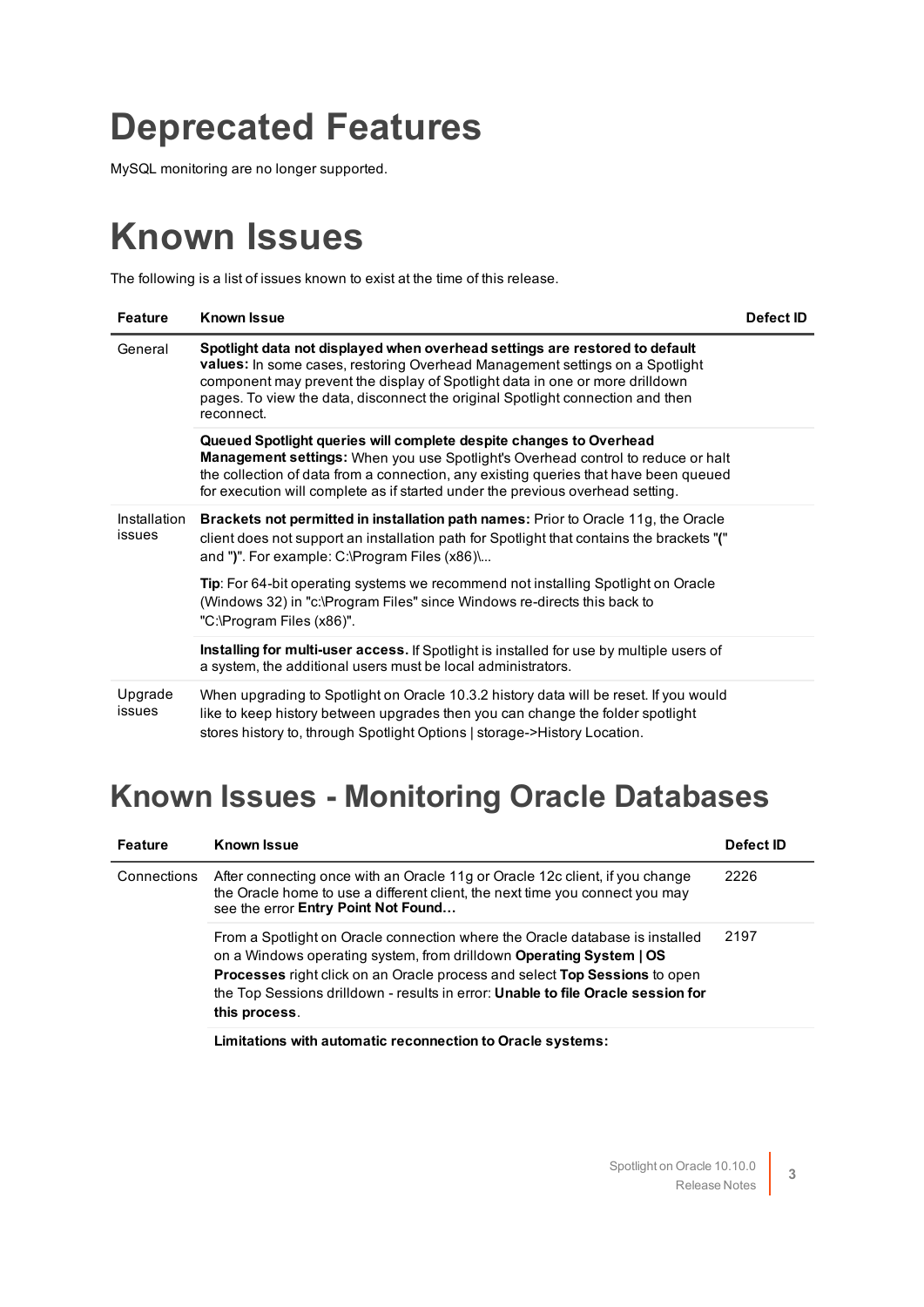| Feature                   | <b>Known Issue</b>                                                                                                                                                                                                                                                                                                                                                                                                                                                                                                                                                                                                                                                                                                                                                                   | Defect ID |
|---------------------------|--------------------------------------------------------------------------------------------------------------------------------------------------------------------------------------------------------------------------------------------------------------------------------------------------------------------------------------------------------------------------------------------------------------------------------------------------------------------------------------------------------------------------------------------------------------------------------------------------------------------------------------------------------------------------------------------------------------------------------------------------------------------------------------|-----------|
|                           | • Connection lost during initial connection: Spotlight will not reconnect<br>if the connection is lost while Spotlight is initializing its connection.                                                                                                                                                                                                                                                                                                                                                                                                                                                                                                                                                                                                                               |           |
|                           | • Connection lost while viewing alert log: Spotlight will report a number<br>of errors if the disconnection and reconnection occurs while the Alert<br>Log drilldown is open.                                                                                                                                                                                                                                                                                                                                                                                                                                                                                                                                                                                                        |           |
|                           | Spotlight on Oracle connections: Spotlight on Oracle RAC automatically<br>creates Spotlight on Oracle connections for each instance in the cluster. If, for<br>example, you name your Oracle RAC connection "My cluster", and it has two<br>instances with instance names of "CL1" and "CL2", then two Spotlight on<br>Oracle connections named "My cluster CL1" and "My cluster CL2" will be<br>created automatically when you first connect Spotlight to the cluster. If you<br>already have Spotlight on Oracle connections with those names, the<br>connection details will be overwritten by Spotlight on Oracle RAC. If you<br>subsequently delete the Oracle RAC "My cluster" connection, you will need to<br>delete the associated Spotlight on Oracle connections manually. |           |
|                           | Avoid simultaneous REXEC and SSH connections: Spotlight supports both<br>REXEC and SSH connections to Oracle servers, but raises an error when you<br>try to open simultaneous REXEC and SSH connections to the same Oracle<br>server.                                                                                                                                                                                                                                                                                                                                                                                                                                                                                                                                               |           |
| Home Page /<br>Drilldowns | Changing column order may disable sub-pages in SQL Analyze Trace<br>drilldown page: Changing the order in which columns are displayed in the<br>Trace File Details grid of the Trace Files page may disable the Summary, SQL<br>Statements, and SQL Statement Details tabs, limiting your access to the other<br>pages within SQL Analyze Trace. To counter this problem, right-click the Trace<br>File Details grid and choose Restore Default Settings from the shortcut menu.                                                                                                                                                                                                                                                                                                     |           |
|                           | The Spotlight on Oracle Data Guard Standby icon is disabled for a connection<br>to an instance that is part of an Oracle RAC cluster. This is by design. The<br>metrics would not be accurate if the primary connection was not Oracle RAC. If<br>the primary connection was to an Oracle database then the metrics would not<br>be for the whole cluster.                                                                                                                                                                                                                                                                                                                                                                                                                           |           |
|                           | Negative value for Shared Pool Used component: The Shared Pool Used<br>component on the Spotlight on Oracle home page may display a negative<br>value when Oracle is first started or when the shared pool is flushed out. This<br>occurs when the value for "shared pool free memory" in v\$sgastat is larger<br>than the original shared pool size (Oracle bug 3288917).                                                                                                                                                                                                                                                                                                                                                                                                           |           |
|                           | Inaccurate value for Total RAM after network timeout error: After a network<br>timeout error, Spotlight may display an inaccurate value for the Total RAM<br>metric on the Spotlight on Oracle RAC home page. When this occurs,<br>Spotlight's calculation of Total RAM has omitted data from one or more nodes<br>in the cluster.                                                                                                                                                                                                                                                                                                                                                                                                                                                   |           |
|                           | Operating system Drilldown: (OS) statistics not reported by Spotlight on<br>Oracle: Differences between versions of operating systems mean that<br>Spotlight is unable to collect all OS statistics in all environments. The following<br>list shows statistics in the Operating System drilldown pages that are not<br>reported by Spotlight on Oracle for each operating system.                                                                                                                                                                                                                                                                                                                                                                                                   |           |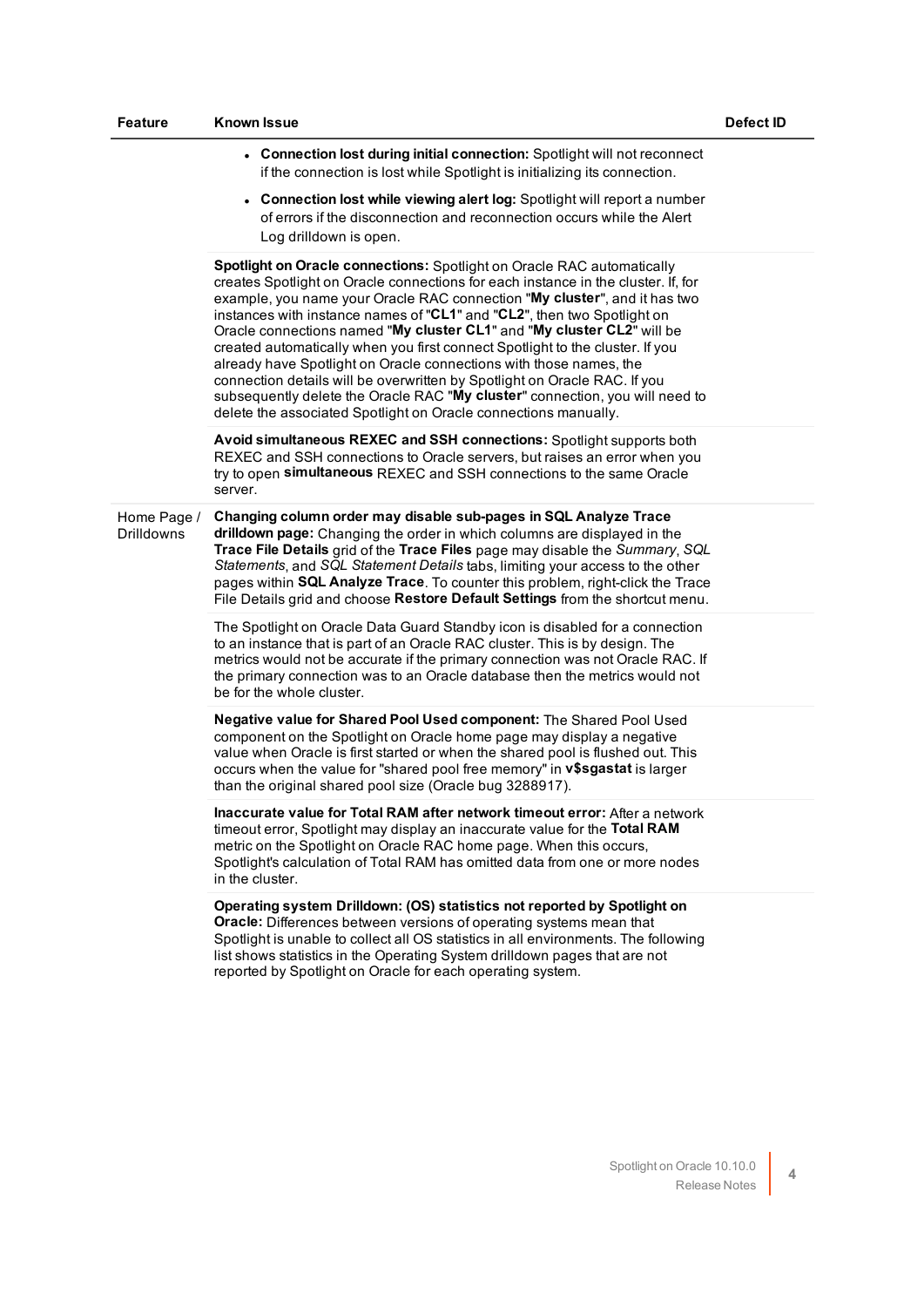| <b>Feature</b> | <b>Known Issue</b>                                                                                                                                                                                                                                                                                                                                                                    | Defect ID |
|----------------|---------------------------------------------------------------------------------------------------------------------------------------------------------------------------------------------------------------------------------------------------------------------------------------------------------------------------------------------------------------------------------------|-----------|
|                | • Microsoft Windows: "Waiting" graph within CPU Utilization chart is<br>always zero. The "Waiting" graph in the CPU Utilization chart of the<br>Operating System drilldown is included specifically to collect the<br>relevant data from Unix systems. Windows systems do not provide the<br>same information, and so the value of this metric is always zero for<br>Windows systems. |           |
|                | • Unix AIX: Some Disk I/O and virtual memory statistics are not<br>reported. These may include disk I/O dataflows on the home page, disk<br>read and write statistics on the Activity Summary page of the Activity<br>drilldown, and metrics such as % User, % Privileged, Work Set (MB),<br>Page faults/s, Handles, Threads, Start Time, and % Processor.                            |           |

- <sup>l</sup> **Unix HP-UX: Missing Total RAM value on Spotlight on Oracle RAC home page:** The value for Total RAM can be displayed only if the **cstm** utility is installed and can be run on the HP-UX server.
- <sup>l</sup> **Unix HP-UX: Some Disk I/O and virtual memory statistics are not reported.** These may include disk I/O dataflows on the home page, disk read and write statistics on the Activity Summary page of the Activity drilldown, and metrics such as *% User, % Privileged, Work Set (MB), Page faults/s, Handles, Threads, Start Time*, and *% Processor*.
- <sup>l</sup> **Unix HP-UX: Abnormal CPU figures.** In some cases on HP-UX Unix, CPU user time has been diagnosed at -1% to -2%, which pushes the idle time to 101% to 102%. This appears to be a bug in the HP-UX operating system, which will result in abnormal **Processor Utilization** figures in Spotlight on Oracle.
- <sup>l</sup> **Linux: SUSE Linux — virtual memory statistics.** Statistics that may not be reported include *% User, % Privileged, Work Set (MB), Page faults/s, Handles, Threads, Start Time*, and *% Processor*.
- <sup>l</sup> **Linux: Red Hat Linux — invalid network metrics reported by some versions of Red Hat Linux (2.4 kernel).** Because of a known formatting bug in the output for the Unix **netstat** command, Spotlight may report inaccurate values for metrics (Network flows and Network charts, for example) that rely on **netstat**.
- <sup>l</sup> **Solaris Unix: Some virtual memory statistics are not reported.** These include *% User, % Privileged, Work Set (MB), Page faults/s, Handles*, and *Threads*
- <sup>l</sup> **Solaris Unix: No data for Paging and Scan Rates in Solaris 9 systems.** When Spotlight returns no data in the Paging and Scan Rates chart of the **OS Performance** page in the **Operating System** drilldown for a Solaris 9 system, you should apply the patch 116543-01 to that system.

**Installing and configuring DTrace scripts (Solaris 10 and later):** DTrace, a dynamic analysis tool for Sun operating systems, was first introduced in Solaris version 10. You can enable and use Spotlight's **DTrace drilldown** to capture details about the interaction between Oracle and Solaris that would otherwise be unavailable.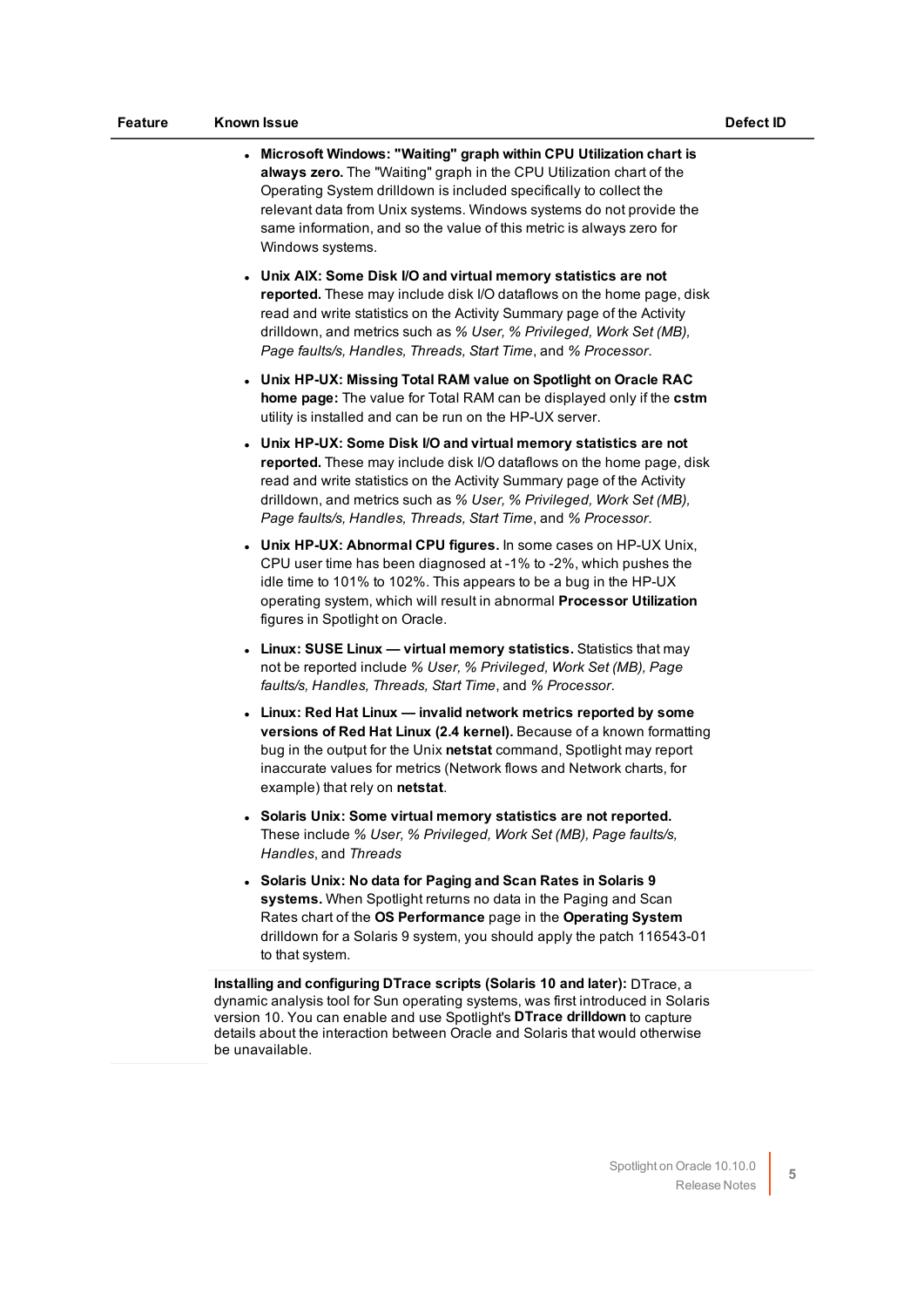| Feature                   | Known Issue                                                                                                                                                                                                                                                                                                                        | Defect ID |
|---------------------------|------------------------------------------------------------------------------------------------------------------------------------------------------------------------------------------------------------------------------------------------------------------------------------------------------------------------------------|-----------|
|                           | Before doing this, you must configure the Solaris server under investigation. To<br>do so:                                                                                                                                                                                                                                         |           |
|                           | 1. Locate the SoO_DTrace_scripts.tar archive package in the Plug-<br>ins\SoO sub-folder of the Spotlight installation folder.                                                                                                                                                                                                      |           |
|                           | 2. Unpack the contents of the archive to a directory on the server. Ensure<br>that the unpacked files have execute permission.                                                                                                                                                                                                     |           |
|                           | 3. In the <b>profile</b> of the account that will be used to run O/S commands<br>from Spotlight, define a QUEST_SOO_HOME variable that points to that<br>directory on the server. (In previous Spotlight versions, the variable was<br>QUEST_HOME.)                                                                                |           |
|                           | 4. Provide that user with DTrace authority by adding the following line to<br>/etc/user_attr:                                                                                                                                                                                                                                      |           |
|                           | < <username>&gt;::::defaultpriv=basic,dtrace proc,dtrace kernel</username>                                                                                                                                                                                                                                                         |           |
|                           | For more information, see the DTrace User Guide.                                                                                                                                                                                                                                                                                   |           |
| Predictive<br>Diagnostics | Predictive Diagnostics is disabled for Read Only connections. Read Only<br>databases cannot run (Predictive Diagnostics) jobs therefore no data will be<br>gathered.                                                                                                                                                               | ST11604   |
| Oracle<br>configuration   | OCI error displayed when the Oracle client setting is changed in a<br>connection profile: In some circumstances, changing the Oracle client setting<br>within a profile can cause problems with loading the correct OCI.DLL. To<br>resolve this issue, set the Oracle client global option to the desired client.                  |           |
|                           | Restarting Spotlight to change selected Oracle Home: Normally, you can<br>change the Oracle Home setting for Spotlight on Oracle whenever the selected<br>home is NOT being used for an active Spotlight connection.                                                                                                               |           |
|                           | In certain circumstances, however, disconnecting from a database causes the<br>termination of one or more executing queries. When this happens, you can<br>select a new Oracle Home in a connection profile (or in the Spotlight on Oracle<br>Options window) ONLY AFTER Spotlight itself has been restarted.                      |           |
|                           | Unable to create or open a Spotlight connection because of missing PATH<br>entry for Oracle client:                                                                                                                                                                                                                                |           |
|                           | • You cannot create a Spotlight on Oracle connection via a specified<br>Oracle client if that client's home directory is not in the Windows PATH<br>environment variable.                                                                                                                                                          |           |
|                           | • Spotlight may not connect successfully to an Oracle database if the<br>home directory for the specified Oracle client has been removed from<br>the PATH variable (as can happen, for example, when the PATH entry<br>has been removed by the Oracle Universal Installer).                                                        |           |
|                           | Error when connecting to Oracle 10g database on LDAP server: Spotlight<br>may encounter access violation errors when attempting to connect to an Oracle<br>10g database on an LDAP 9.2.0.1 server via an Oracle 11g client. To resolve<br>this problem, we recommend using an Oracle 10g client to connect to the 10g<br>database. |           |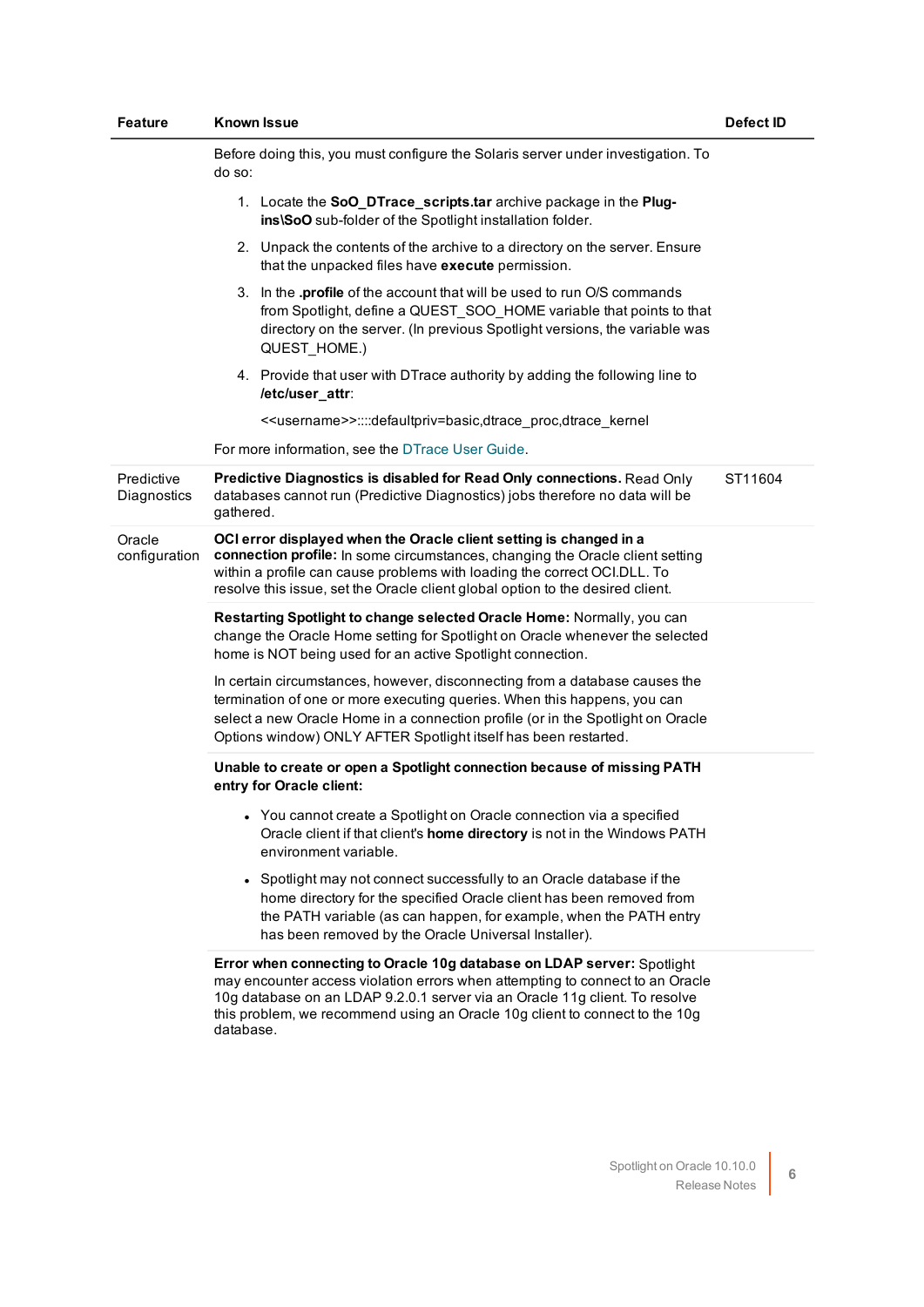| <b>Feature</b>      | Known Issue                                                                                                                                                                                                                                                                                                                                                  | Defect ID |
|---------------------|--------------------------------------------------------------------------------------------------------------------------------------------------------------------------------------------------------------------------------------------------------------------------------------------------------------------------------------------------------------|-----------|
|                     | Oracle error ORA-1031 when connecting to an Oracle database: To resolve<br>the error ORA-1031: insufficient privileges in table Parameter when you try to<br>connect to an Oracle database, add the following entry into the SQLNET.ORA<br>file on the Spotlight client machine:                                                                             |           |
|                     | SQLNET.AUTHENTICATION_SERVICES= (NONE)                                                                                                                                                                                                                                                                                                                       |           |
|                     | <b>Note:</b> This error is seen most often for the Parameter table, but can also occur<br>for others.                                                                                                                                                                                                                                                        |           |
|                     | Read access required to analyze Oracle trace files: Before you can use<br>Spotlight's SQL Analyze Trace facility to analyze trace files from a target Oracle<br>database, the Spotlight OS User must have read access to the directory on the<br>server specified by the Oracle parameter UserDumpDest.                                                      |           |
|                     | Open_cursors parameter: The open_cursors parameter for the database<br>instance needs to be greater than 70 to allow Spotlight to diagnose the<br>database instance correctly.                                                                                                                                                                               |           |
|                     | Oracle error ORA-12154 when connecting to Predictive Diagnostics with<br>Oracle Names Server: The known Oracle bug #2048583 may cause an ORA-<br>12154 error to be raised when you navigate to the Predictive Diagnostics<br>drilldown, preventing the display of the drilldown. A possible workaround is to<br>upgrade your Oracle client.                  |           |
| Oracle<br>archiving | Close and re-open Spotlight connections to detect new archive<br>destinations: When you add a new archive destination to a monitored Oracle<br>database, it may not be detected by Spotlight. Disconnect from the database<br>and then reconnect to view the details of the new archive destination.                                                         |           |
|                     | Unreliable historical data for archive destinations: When viewed in History<br>mode, the Spotlight connection may on occasion display incorrect data for<br>archive log destinations.                                                                                                                                                                        |           |
|                     | Information shown for a single node only in Alert Log and Archive Log<br>diagnostics: In a clustered environment where the global_names parameter<br>is set to TRUE, alert log and archive log diagnostics within Spotlight on Oracle<br>RAC will display data for one node only. To work around this, add the entry<br>alter session set global_names=FALSE |           |
|                     | to the SPOTLIGHT.ORA file in the Plug-ins\SoO sub-folder of the Spotlight<br>installation folder. This will change the global_names parameter for the<br>relevant Spotlight session.                                                                                                                                                                         |           |
|                     | Limited support for Archive Destinations on mapped network drives<br>(Windows): Spotlight does not as yet calculate or display Time to Failure<br>estimates for Oracle RAC systems on Windows platforms whose archive<br>destinations are not local drives.                                                                                                  |           |
| Oracle 12c          | In an Oracle 12c Data Guard environment, in some circumstances the<br>Transport Process Running alarm fails to fire when log shipping is stopped.                                                                                                                                                                                                            | SoO-1759  |
|                     | Spotlight on Oracle expects the Oracle process to stop when log shipping is<br>stopped, but in some circumstances the Oracle process continues to run (idle).                                                                                                                                                                                                |           |
|                     | Plugged database sessions sometimes don't show in the Top sessions                                                                                                                                                                                                                                                                                           | SoO-1374  |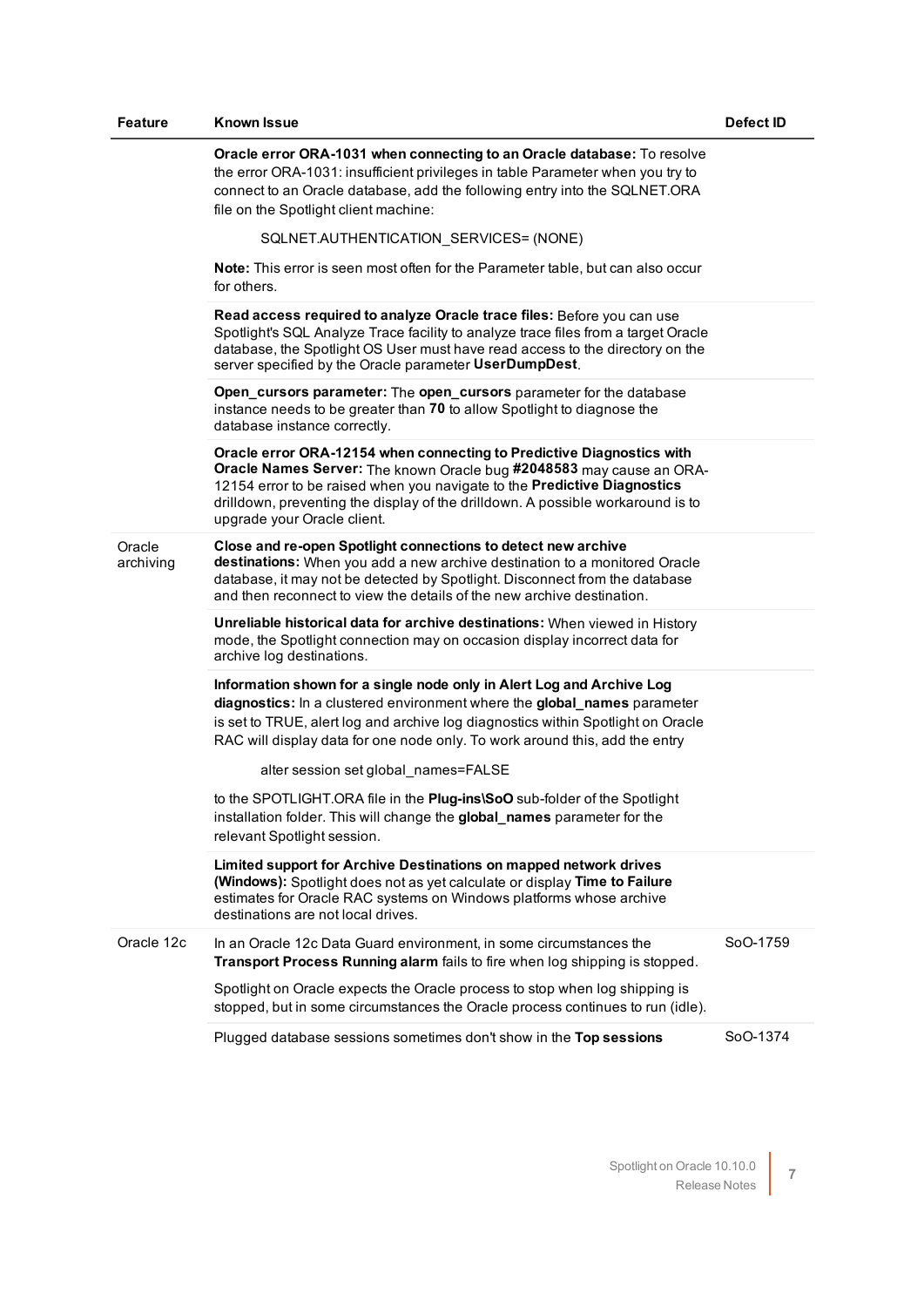| <b>Feature</b>    | <b>Known Issue</b>                                                                                                                                                                                                                                                                                                                       | Defect ID |
|-------------------|------------------------------------------------------------------------------------------------------------------------------------------------------------------------------------------------------------------------------------------------------------------------------------------------------------------------------------------|-----------|
|                   | drilldown.                                                                                                                                                                                                                                                                                                                               |           |
|                   | To fix the issue, run alter system flush shared_pool                                                                                                                                                                                                                                                                                     |           |
|                   | When the Spotlight connection is to the container database, the Container<br>drop down menu may not populate with all the plugged in databases. This<br>applies to the Activity   Summary and Pluggable Databases   Resource<br>Usage drilldowns.                                                                                        | SoO 1426  |
|                   | To fix the issue, run alter system flush shared_pool                                                                                                                                                                                                                                                                                     |           |
|                   | On Oracle RAC, run alter system flush shared_pool on every node of the<br>RAC.                                                                                                                                                                                                                                                           |           |
|                   | When the Spotlight connection is to the container database:                                                                                                                                                                                                                                                                              | SoO-1376  |
|                   | • There may be No Data displayed on the IO Throughput Requests and<br>IO Latency charts in the Activity   Summary drilldown when the<br>selected Container is the plugged in database.                                                                                                                                                   | SoO-1417  |
|                   | When the Spotlight connection is to the plugged in database:                                                                                                                                                                                                                                                                             |           |
|                   | . There will be No Data displayed in the I/O   Tablespaces and I/O  <br>Datafiles drilldowns, and the I/O   Summary drilldown when File Type<br>is selected.                                                                                                                                                                             |           |
|                   | • There will be No Data displayed on the IO Throughput Requests and<br>IO Latency charts in the Activity   Summary drilldown.                                                                                                                                                                                                            |           |
|                   | The problem is v\$iostat_file is empty on the pluggable database.                                                                                                                                                                                                                                                                        |           |
|                   | When the Spotlight connection is to the container database:                                                                                                                                                                                                                                                                              | SoO-1377  |
|                   | • There may be negative values displayed in the Activity   Summary<br>drilldown when the selected Container is the plugged in database.                                                                                                                                                                                                  | SoO-1410  |
|                   | • There may be negative values displayed in the Pluggable Databases<br>drilldown.                                                                                                                                                                                                                                                        |           |
|                   | • There may be a delay in populating the Container drop down menu<br>with all the plugged in databases on the Activity   Summary drilldown.                                                                                                                                                                                              |           |
|                   | When the Spotlight connection is to the plugged in database:                                                                                                                                                                                                                                                                             |           |
|                   | • There may be negative/incorrect (self-correcting spiked) values<br>displayed throughout the product including the Activity   Summary<br>drilldown, the SQL & Application Workload   Parse Activity drilldown<br>Parse Ratios and Parse Wait Times charts, and the SQL &<br>Application Workload   Sort Activity   IO Wait Times chart. |           |
|                   | The problem is with Oracle counters not always incrementing correctly for<br>plugged in databases.                                                                                                                                                                                                                                       |           |
| Oracle<br>Exadata | After heavy use of the cellcli utility, CPU utilization on the cell host may hit<br>100% and stay there. The runaway processes appear to be java and cellsrv.<br>To fix, identify the cell host on the Exadata   Cell Balance drilldown then enter<br>the following Unix command on the appropriate cell host:                           |           |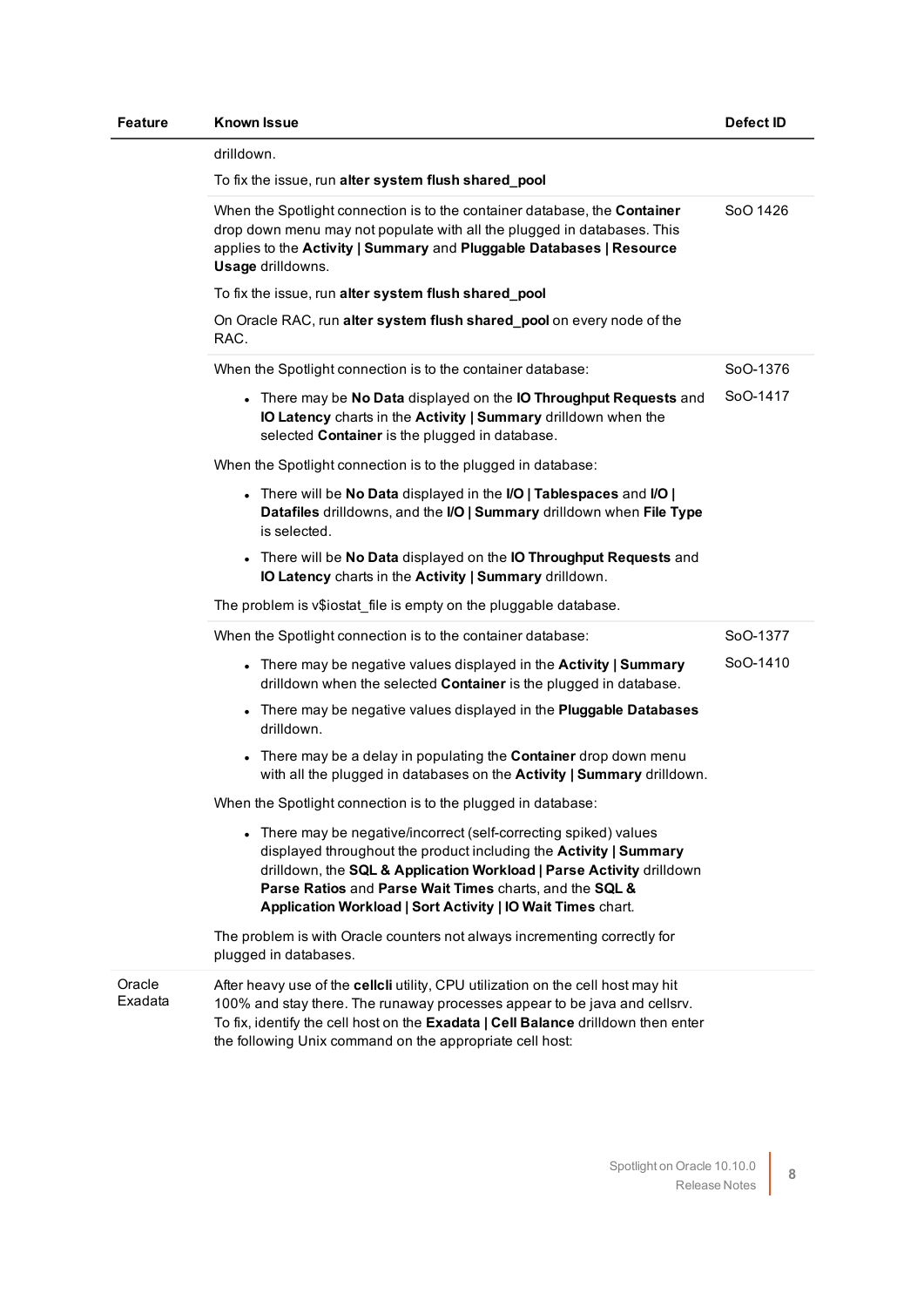| <b>Feature</b> | <b>Known Issue</b>                                                                                                                                                                                                                                                                                                                                                                                                                                                                                                                                                                          | Defect ID  |
|----------------|---------------------------------------------------------------------------------------------------------------------------------------------------------------------------------------------------------------------------------------------------------------------------------------------------------------------------------------------------------------------------------------------------------------------------------------------------------------------------------------------------------------------------------------------------------------------------------------------|------------|
|                | cellcli-e "alter cell restart services MS"                                                                                                                                                                                                                                                                                                                                                                                                                                                                                                                                                  |            |
|                | Windows Firewall has blocked some features of this program: You may see<br>this Windows Security Alert while Spotlight is running.                                                                                                                                                                                                                                                                                                                                                                                                                                                          | PT32653067 |
|                | • Program Name (Spotlight Console) - This may occur while monitoring<br>Oracle Exadata. Exadata Storage Cells are generally only accessible to<br>Spotlight via SSH port forwarding. If requested, allow Spotlight to<br>communicate over the Network via SSH Port Forwarding.                                                                                                                                                                                                                                                                                                              |            |
| Oracle 11g     | Spotlight support for Oracle 10g or 11g Instant Client: Spotlight on Oracle<br>supports the use of the Oracle 10g or Oracle 11g Instant Client when it is the<br>default Oracle client, but the Oracle Instant Client may not be available in the<br>list of Oracle clients shown in the Spotlight connection profile or in the Oracle<br>home item in the Spotlight on Oracle Options window.                                                                                                                                                                                              |            |
|                | Bad data in Latch Misses chart: The Latch Misses chart in the Activity<br>Latches drilldown can show bad data for Oracle 11gR2 under category "Other".<br>This is due to intermittent bad data being returned from Oracle for latch "JS slv<br>state obj latch". Bug 9534870 has been raised with Oracle. Using the Filter<br>button to remove the "Other" category from the chart is a possible workaround<br>for this issue.                                                                                                                                                              |            |
| Oracle 10g     | Asynchronous I/O failure in Oracle 10g (Release 2) on Linux: In some Linux<br>implementations, Oracle 10G (Release 2) is not able to report I/O activity or<br>events to the operating system while using asynchronous I/O. This problem<br>can cause database writer contention in Oracle and cause Spotlight to raise<br>database writer alarms. To correct the problem, you need to stop the database<br>and relink the base Oracle binary with the option async_on. [For more<br>information, see Document 365416.1 on the Oracle Metalink Web site<br>(https://metalink.oracle.com/).] |            |
|                | <b>Oracle 10g bug may affect display of SGA data:</b> A bug introduced in Oracle<br>10g may result in several Spotlight components - in particular, the SGA<br>Current Size component on the home page, and various components on the<br>SGA Utilization page of the Configuration & Memory drilldown - to display<br>the message "Unknown - Oracle Bug". The bug responsible for causing this<br>error has been fixed in Oracle release 10.2.0.3.                                                                                                                                          |            |

### **Known Issues - Monitoring Unix Operating Systems**

| <b>Feature</b> | <b>Known Issue</b>                                                                                                                                                                                                                                                                                                                                                                                                                                     | Defect ID |
|----------------|--------------------------------------------------------------------------------------------------------------------------------------------------------------------------------------------------------------------------------------------------------------------------------------------------------------------------------------------------------------------------------------------------------------------------------------------------------|-----------|
| Connections    | <b>REXEC and SSH protocols and Unix commands: Spotlight uses the REXEC or</b><br><b>SSH</b> protocols to submit various Unix commands (for example, netstat, vmstat,<br>iostat, sar) to observe system activity. These commands must be accessible to an<br>REXEC or SSH session for Spotlight to be able to observe Unix activity. If these<br>commands are not located in the search path for REXEC or SSH sessions,<br>Spotlight displays an error. |           |

**'iostat' command may not be installed.**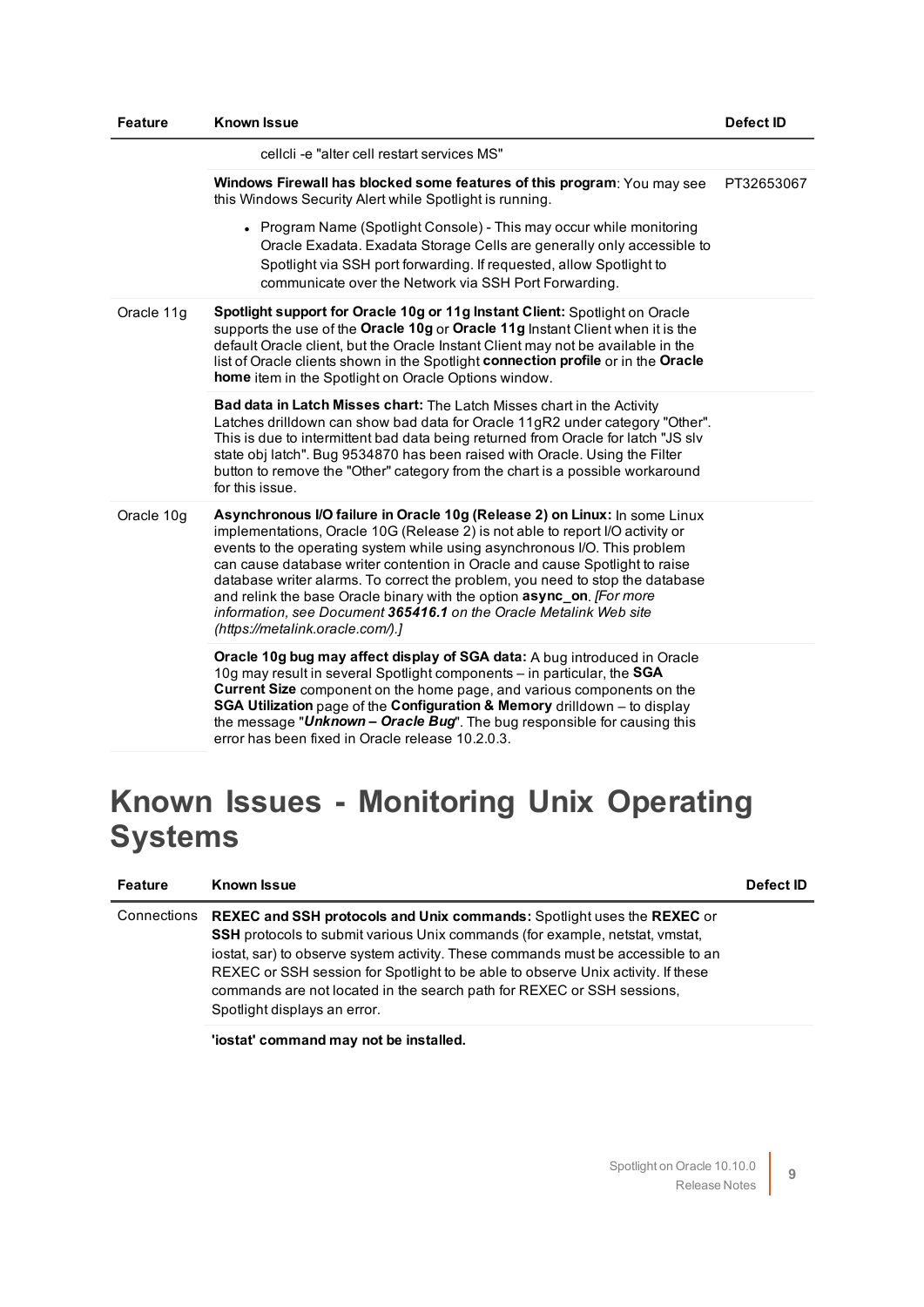| <b>Feature</b>       | Known Issue                                                                                                                                                                                                                                                                                                                | Defect ID |
|----------------------|----------------------------------------------------------------------------------------------------------------------------------------------------------------------------------------------------------------------------------------------------------------------------------------------------------------------------|-----------|
|                      | Spotlight on Unix works with full functionality only when the iostat command is<br>installed on the server under diagnosis. This may NOT be true for all Unix systems.<br>If iostat is NOT installed, Spotlight may display an error message such as 'iostat:<br>command not found'. If you encounter this error, you can: |           |
|                      | Install the iostat command on the server. (On Red Hat Linux, this command is<br>included in the sysstat package.)                                                                                                                                                                                                          |           |
|                      | Logging on as "root".                                                                                                                                                                                                                                                                                                      |           |
|                      | When connecting to a Unix OS, you need to do so from a logon other than "root".<br>Remote login as "root" has been disallowed for security reasons.                                                                                                                                                                        |           |
|                      | Public-key cryptography available for SSH2 connections only:                                                                                                                                                                                                                                                               |           |
|                      | Spotlight can now use public-key cryptography (via DSA or RSA) to communicate<br>securely with Unix systems, but this functionality is made available only under the<br>SSH2 protocol.                                                                                                                                     |           |
|                      | Password authentication for SSH connections that do NOT use public-key<br>cryptography.                                                                                                                                                                                                                                    |           |
|                      | To allow Spotlight to make SSH connections to any Unix or Linux hosts that permit<br>SSH connections, you may need to alter the PasswordAuthentication<br>configuration item in the sshd_config file. Set the value of<br>PasswordAuthentication to yes.                                                                   |           |
|                      | Password Authentication when using SSH to connect to Linux servers: To<br>allow Spotlight to make SSH connections to Linux machines via<br>username/password authentication, you may need to set the value of the<br>PasswordAuthentication configuration item in /etc/ssh/sshd_config to yes.                             |           |
| AIX.<br>Limitations  | Specific implementations of AIX may limit Spotlight's ability to collect data. These<br>include:                                                                                                                                                                                                                           |           |
|                      | • The Procs Swapped button in the Memory panel on the home page is not<br>supported.                                                                                                                                                                                                                                       |           |
|                      | • The Physical Memory metric in the Process Details sub-page of the<br>Processes and Services drilldown is not supported.                                                                                                                                                                                                  |           |
|                      | I/O data unavailable before AIX 5.3. For versions before AIX 5.3, disk I/O<br>flows on the home page are disabled, as are disk read and disk write<br>charts in drilldown pages.                                                                                                                                           |           |
| HP-UX<br>Limitations | Specific implementations of HP-UX may limit Spotlight's ability to collect data.<br>These include:                                                                                                                                                                                                                         |           |
|                      | • Missing Physical RAM and Virtual Memory values on Spotlight home<br>page: Values for Physical RAM and Virtual Memory can be displayed only<br>if the cstm utility is installed and can be run on the HP-UX server.                                                                                                       |           |
|                      | • Free RAM values may be incorrect. Spotlight uses the "free" column in<br>vmstat(1) to show the amount of free RAM. This is not strictly correct for<br>HP-UX servers, but it is the only figure available that is in any way useful.                                                                                     |           |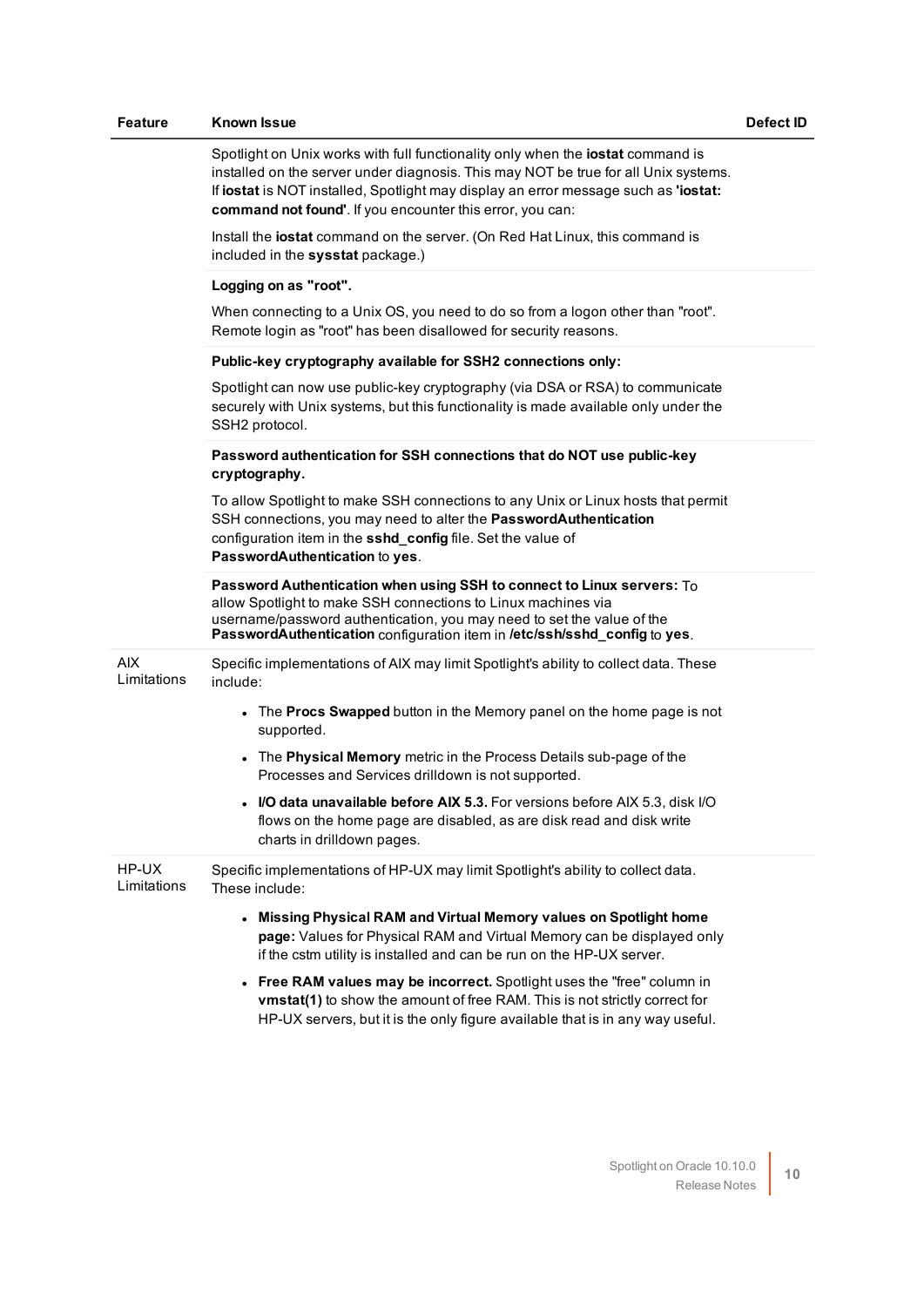| <b>Feature</b>         | <b>Known Issue</b>                                                                                                                                                                                                                                                                                                                                                                                                                                                                                                                                      | Defect ID |
|------------------------|---------------------------------------------------------------------------------------------------------------------------------------------------------------------------------------------------------------------------------------------------------------------------------------------------------------------------------------------------------------------------------------------------------------------------------------------------------------------------------------------------------------------------------------------------------|-----------|
|                        | • I/O data unavailable. Disk I/O flows on the home page are disabled, as are<br>disk read and disk write charts in drilldown pages.                                                                                                                                                                                                                                                                                                                                                                                                                     |           |
|                        | The Physical Memory metric in the Process Details sub-page of the<br>Processes and Services drilldown is not supported.                                                                                                                                                                                                                                                                                                                                                                                                                                 |           |
| Linux<br>Limitations   | Specific implementations of Linux may limit Spotlight's ability to collect data. These<br>include:                                                                                                                                                                                                                                                                                                                                                                                                                                                      |           |
|                        | • The Procs Swapped button in the Memory panel on the home page is not<br>supported.                                                                                                                                                                                                                                                                                                                                                                                                                                                                    |           |
|                        | • For versions of Linux based on the 2.4 kernel, Spotlight provides no<br>information in the Waiting data series of the CPU Utilization chart on the<br>Activity page of the Activity Summary drilldown.                                                                                                                                                                                                                                                                                                                                                |           |
|                        | • When running with the latest version of the Linux 2.4 kernel, Disk Activity<br>metrics on the home page return invalid results due to erroneous statistics<br>being returned from iostat in the sysstat package. To overcome this<br>problem, the OS should be updated to a 2.6 kernel.                                                                                                                                                                                                                                                               |           |
|                        | In some Linux versions, Spotlight reports the virtual memory value of multi-<br>threaded processes incorrectly. Each thread is reported as a separate<br>process in the Processes drilldown, and the Virt Mem (MB) column is<br>reported as the sum of the virtual memory values for all threads in the<br>process.                                                                                                                                                                                                                                     |           |
|                        | . With some older versions of Linux based on the 2.4 kernel, the Disk Reads<br>and Disk Writes charts may include negative values. These charts are<br>based on output from iostat, some versions of which do not return the data<br>required by Spotlight. To resolve this issue, upgrade to a more recent<br>version of Linux.                                                                                                                                                                                                                        |           |
|                        | • The Cache chart in the Memory page of the Activity Summary drilldown is<br>not supported.                                                                                                                                                                                                                                                                                                                                                                                                                                                             |           |
| Solaris<br>Limitations | Unix OS commands. Unix OS commands need version 5.6 of perl or later. If this is<br>not available you should revert to using a shell script to obtain operating system<br>data for this server. To do this, edit the file ScriptConfig.ini (in the \Plug-<br>ins\DatasourceUNIX sub-folder of the Spotlight installation folder) according to the<br>instructions supplied in the file.                                                                                                                                                                 |           |
|                        | Problems with diagnosing Solaris 9 machines.                                                                                                                                                                                                                                                                                                                                                                                                                                                                                                            |           |
|                        | A number of Spotlight home page components will not be populated when<br>Spotlight diagnoses lightly-loaded Solaris 9 machines. This is caused by the<br>output from the vmstat command regularly recording a "State Change" event,<br>which in turn resets values for the vmstat command. In this case, the CPU spinner,<br>User % gauge, System % gauge, Queue Length gauge, Free RAM label,<br>Blocked Processes button, Swapped Processes button, Paging In and Paging<br>Out flows, and Swapping In and Swapping Out flows will appear grayed out. |           |
|                        | <b>Other Solaris Limitations:</b>                                                                                                                                                                                                                                                                                                                                                                                                                                                                                                                       |           |
|                        | The Calliniana by Naturals Card short in the Naturals nega of the Activity                                                                                                                                                                                                                                                                                                                                                                                                                                                                              |           |

<sup>l</sup> The **Collisions by Network Card** chart in the Network page of the Activity Summary drilldown is not supported.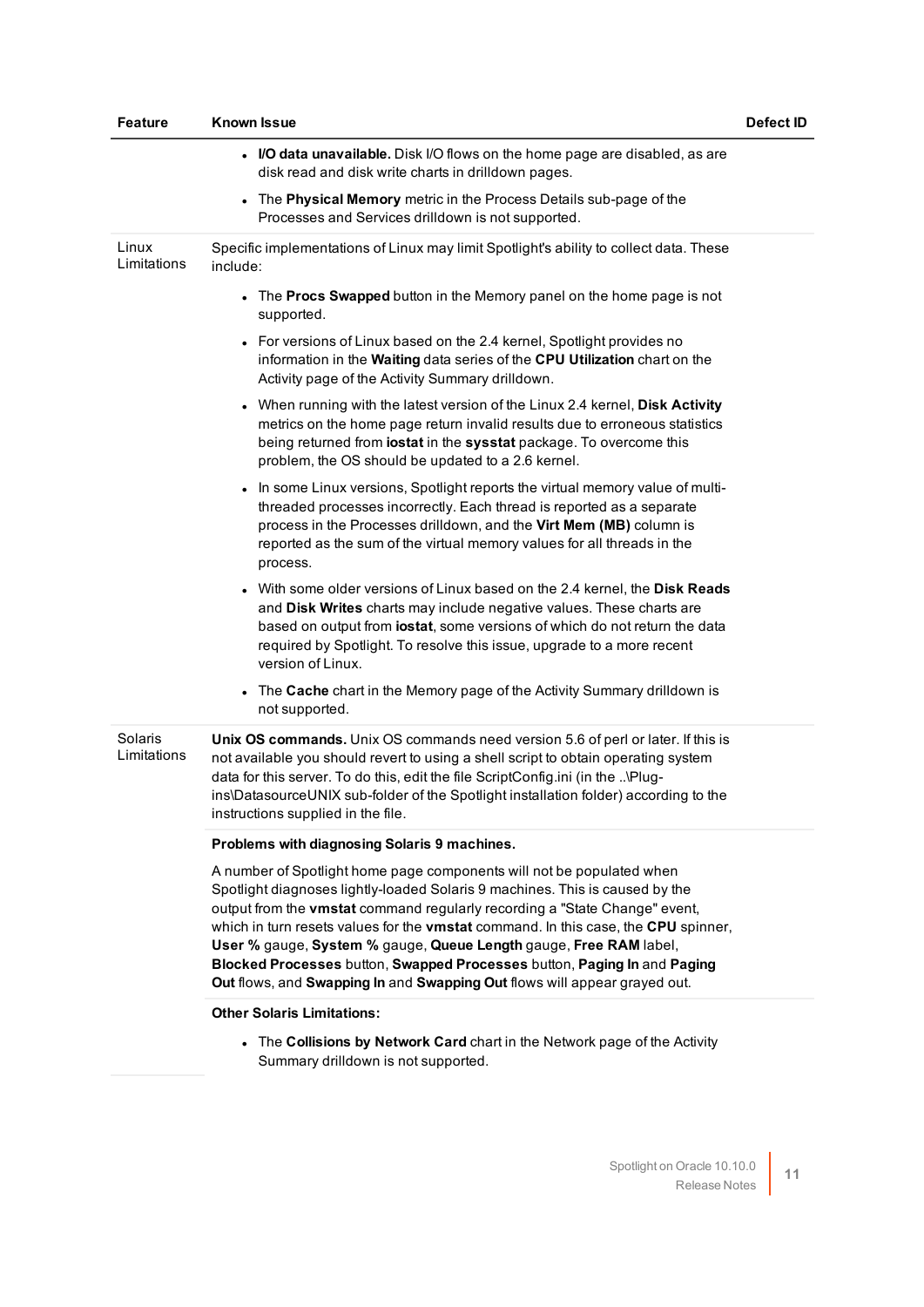### **Known Issues - Monitoring Windows Operating Systems**

| <b>Feature</b>    | Known Issue                                                                                                                                                                                                                                                                                                                                                                                                    | Defect ID  |
|-------------------|----------------------------------------------------------------------------------------------------------------------------------------------------------------------------------------------------------------------------------------------------------------------------------------------------------------------------------------------------------------------------------------------------------------|------------|
| <b>Drilldowns</b> | Error Access denied on the Spotlight on Windows Home Page Open<br><b>Sessions</b> panel and the current user is in the Administrators group on both the<br>local and the remote machine.                                                                                                                                                                                                                       | PT43095851 |
|                   | To fix this issue: Enable the AllowRemoteRPC property in the registry of the<br>monitored system.                                                                                                                                                                                                                                                                                                              |            |
|                   | [HKEY_LOCAL_MACHINE\SYSTEM\CurrentControlSet\Control\Terminal<br>Server]"                                                                                                                                                                                                                                                                                                                                      |            |
|                   | AllowRemoteRPC"=dword:00000001                                                                                                                                                                                                                                                                                                                                                                                 |            |
|                   | or import the registry file AllowRemoteRPC.reg                                                                                                                                                                                                                                                                                                                                                                 |            |
|                   | Processes drilldown. For some versions of Microsoft Windows, the Peak Mem<br>Usage (MB) column in the Processes grid displays bytes or kilobytes rather<br>than megabytes.                                                                                                                                                                                                                                     |            |
|                   | Windows 7 error. When diagnosing a Windows 7 machine, the Network /<br>TCPIP drilldown can show errors with the text "Error 80041010: Invalid class".<br>This is due to problems within WMI (Windows Management Interface).                                                                                                                                                                                    |            |
|                   | Windows 7 hidden partition. Windows 7 is typically installed with a 200 MB<br>hidden partition which contains the Windows Recovery Environment (WinRE).<br>This partition is not shown on the Spotlight on Windows home page, but data<br>for it will be displayed on the Logical Disk Activity drilldown.                                                                                                     |            |
|                   | <b>Missing event log message text.</b> Redesigned resource information structures<br>within Windows may prevent Spotlight from reading the content of event log<br>messages on Windows Server 2008 systems.                                                                                                                                                                                                    |            |
|                   | Missing Open Ports page. Spotlight cannot currently display the Open Ports<br>page in the Network drilldown for Windows Server 2008 systems.                                                                                                                                                                                                                                                                   |            |
|                   | Excessive event log activity. If you are connecting to a machine that has an<br>event log that is being updated excessively (more than two items being logged<br>per minute), it is recommended that you turn off the event log feature for that<br>system. This is because Spotlight on Windows maintains details of all event log<br>items, which may cause the program to use an excessive level of memory. |            |
|                   | Incorrect or missing NBT information. When connecting to a local machine,<br>sometimes Windows will not return the correct NBT information. This may<br>cause the NBT flows on the main window to be dimmed. It may also cause the<br>information in the NBT drilldown to be blank.                                                                                                                            |            |
|                   | Errors in performance counters and WMI: Spotlight on Oracle now reports<br>fewer performance counter and WMI errors of the type "Error 80041010:<br>Unknown IWbemLocator.ConnectServer error". It is impossible to eliminate<br>these errors entirely if they are generated by the Windows server under<br>diagnosis.                                                                                          |            |
|                   | Event log size. There is a 64 KB limitation to the size of event log records.                                                                                                                                                                                                                                                                                                                                  |            |
| Connections       | Service Manager is not accessible error on connecting to a Windows 8 or<br>Windows 2008 server image.                                                                                                                                                                                                                                                                                                          | SOO-34     |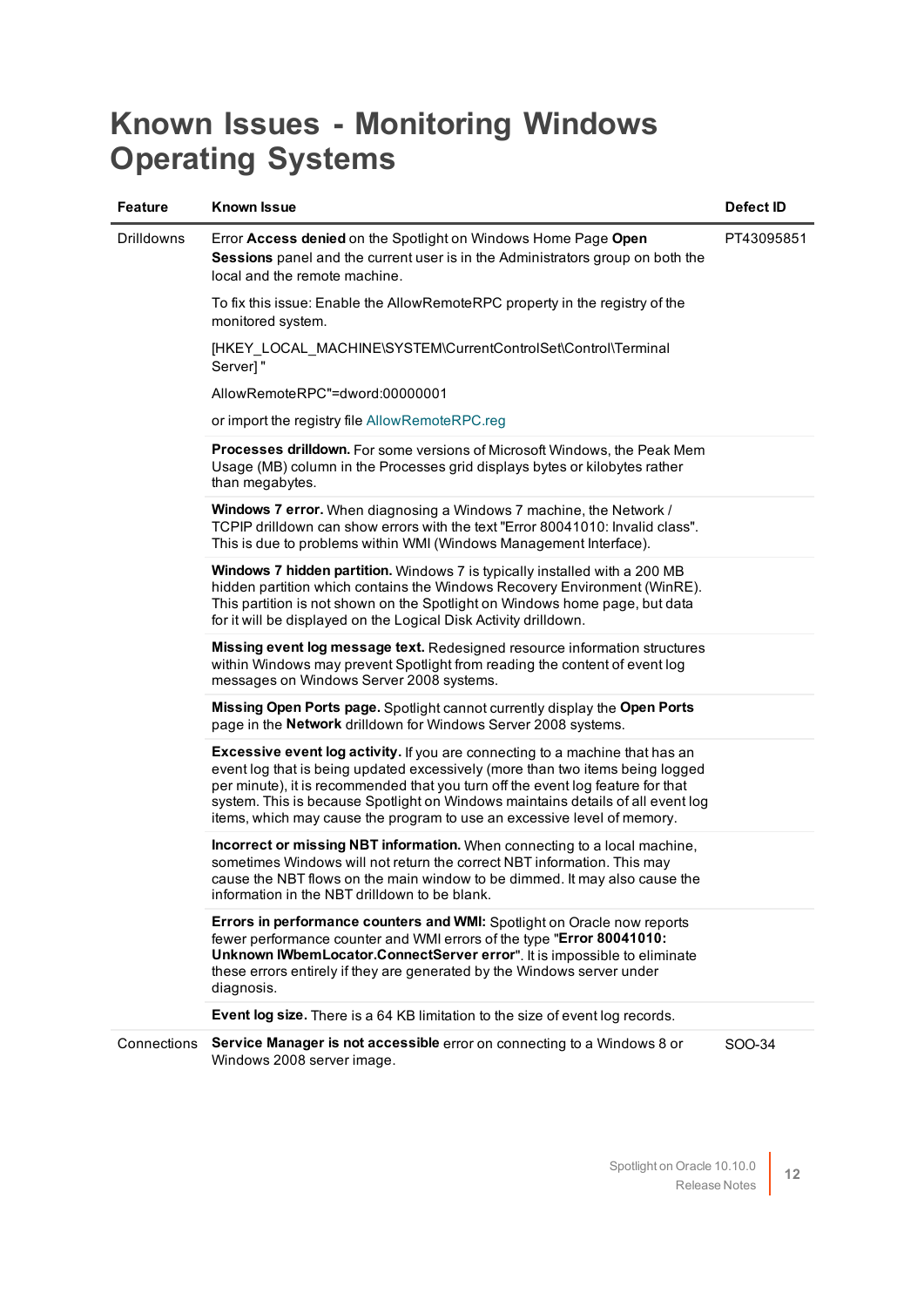| <b>Feature</b> | <b>Known Issue</b>                                                                                                                                                                                                                                                                                                                                                                                                                                                                                                     | <b>Defect ID</b> |
|----------------|------------------------------------------------------------------------------------------------------------------------------------------------------------------------------------------------------------------------------------------------------------------------------------------------------------------------------------------------------------------------------------------------------------------------------------------------------------------------------------------------------------------------|------------------|
|                | Resolution: Ensure the user on the Spotlight Client has administrator privileges<br>on the windows server you want to monitor.                                                                                                                                                                                                                                                                                                                                                                                         | ST14620          |
|                | Limit to simultaneous connections. It is recommended that no more than 10<br>simultaneous connections be executed from the same instance of Spotlight on<br>Windows. Depending on the available system resources, the level of response<br>will deteriorate if this number is exceeded. The number of connections possible<br>may also be affected by option settings; for example, setting event log options<br>to access thousands of event log items will degrade Spotlight performance and<br>consume more memory. |                  |
|                | <b>Remote Registry service.</b> The Spotlight machine and the machine being<br>diagnosed must have the Remote Registry service running. If you attempt to<br>connect to a machine that has the Remote Registry service stopped, Spotlight<br>will return the following error message:                                                                                                                                                                                                                                  |                  |
|                | No Windows server called <i><machine name=""></machine></i> could be found on the network. If<br>the address is valid then the Remote Registry service may not be running on<br>the remote server.                                                                                                                                                                                                                                                                                                                     |                  |
|                | Make sure the Remote Registry service is running on the Spotlight machine<br>and the machine you are connecting to.                                                                                                                                                                                                                                                                                                                                                                                                    |                  |
|                | Connecting to a machine running PC Anywhere. If a machine has PC<br>Anywhere loaded and is using the PC Anywhere Performance Monitor<br>extensions (from pcaperfctrs.dll), Spotlight may show "query failed" messages<br>on that connection.                                                                                                                                                                                                                                                                           |                  |
|                | To work around this issue, unload the PC Anywhere Performance Monitor<br>extensions from the machine                                                                                                                                                                                                                                                                                                                                                                                                                   |                  |
|                | <b>System Requirements</b>                                                                                                                                                                                                                                                                                                                                                                                                                                                                                             |                  |

<span id="page-12-0"></span>Before installing Spotlight, ensure your system meets the following minimum hardware and software requirements:

### **Client Requirements**

| Requirement | <b>Description</b>                                                                                                                                                                                                                                             |
|-------------|----------------------------------------------------------------------------------------------------------------------------------------------------------------------------------------------------------------------------------------------------------------|
| Platform    | A Pentium-based or equivalent PC with:                                                                                                                                                                                                                         |
|             | • A 1.2 GHz Processor (recommended minimum). The required processing power<br>will increase when Spotlight diagnoses Oracle RAC clusters with many instances.                                                                                                  |
|             | • A monitor capable of supporting a resolution of 1280x1024 or larger. (You should<br>also set the display to use the 64K color palette [65536 colors].)                                                                                                       |
| Memory      | 512 megabytes of RAM (minimum). 1 gigabyte recommended. Memory consumption<br>will increase for multiple simultaneous connections and as the number of instances in an<br>Oracle RAC cluster increases, and will also depend on the connection options chosen. |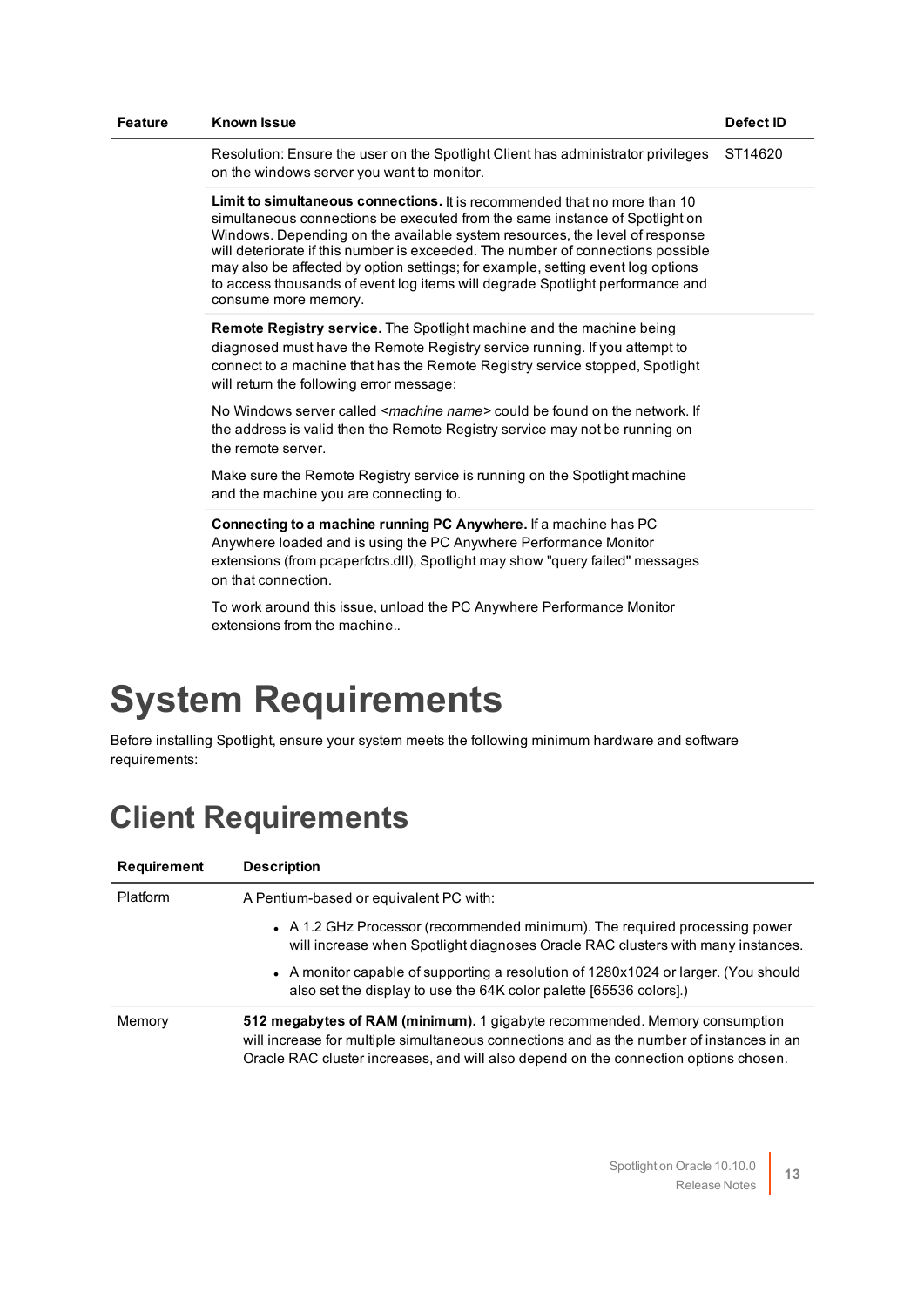| Requirement                                                    | <b>Description</b>                                                                                                                                                                                                              |
|----------------------------------------------------------------|---------------------------------------------------------------------------------------------------------------------------------------------------------------------------------------------------------------------------------|
| Hard Disk Space                                                | 1 gigabyte of free disk space. This should exist on a local disk drive rather than a<br>network drive. Extra disk space will be required if you choose to log historical snapshots<br>from within Spotlight.                    |
| Operating<br>System                                            | Microsoft Windows Server 2019 64-bit and above                                                                                                                                                                                  |
|                                                                | Microsoft Windows Server 2016 64-bit and above                                                                                                                                                                                  |
|                                                                | Microsoft Windows Server 2012 64-bit R2 and above                                                                                                                                                                               |
|                                                                | Microsoft Windows Server 2012 64-bit                                                                                                                                                                                            |
|                                                                | Microsoft Windows Server 2008 64-bit R2 and above                                                                                                                                                                               |
|                                                                | Microsoft Windows 10 32-bit and 64-bit                                                                                                                                                                                          |
|                                                                | Microsoft Windows 8 32-bit and 64-bit                                                                                                                                                                                           |
|                                                                | Microsoft Windows 7 32-bit and 64-bit                                                                                                                                                                                           |
| Additional<br>Software (Monitor<br>Oracle Database<br>Servers) | $\bullet$ .NET 4.0 or above                                                                                                                                                                                                     |
|                                                                | • $SQL*Net 2.3.4$ or later, $SQL*Net$ enables a connection to be established to a<br>database. The database may be local or remote. Before you start Spotlight you<br>must have the SQL*Net connection string for the database. |
|                                                                | • Oracle Client:                                                                                                                                                                                                                |
|                                                                | • Oracle 10g [full client or instant client]                                                                                                                                                                                    |
|                                                                | • Oracle 11g [full client or instant client]                                                                                                                                                                                    |
|                                                                | • Oracle 12c [full client or instant client]                                                                                                                                                                                    |
|                                                                | • Oracle 18c [full client or instant client]                                                                                                                                                                                    |
|                                                                | • Oracle 19c [full client or instant client]                                                                                                                                                                                    |
|                                                                | Spotlight also requires that the version of the Oracle client be the same or later<br>than the version of any Oracle database being diagnosed. For example, to                                                                  |

connect to an Oracle 10g cluster, you must use an Oracle 10g client or later.

### **Monitored Database Servers - Requirements**

#### **Requirement Description**

Oracle The following Oracle database servers are supported for database queries. (*You must have the Database Administrator [DBA] user ID and password for the database you want to diagnose.*)

- Oracle 10g (Release 2)
- Oracle 11g (Release 1 or Release 2)
- Oracle 12c
- Oracle 18c
- Oracle 19c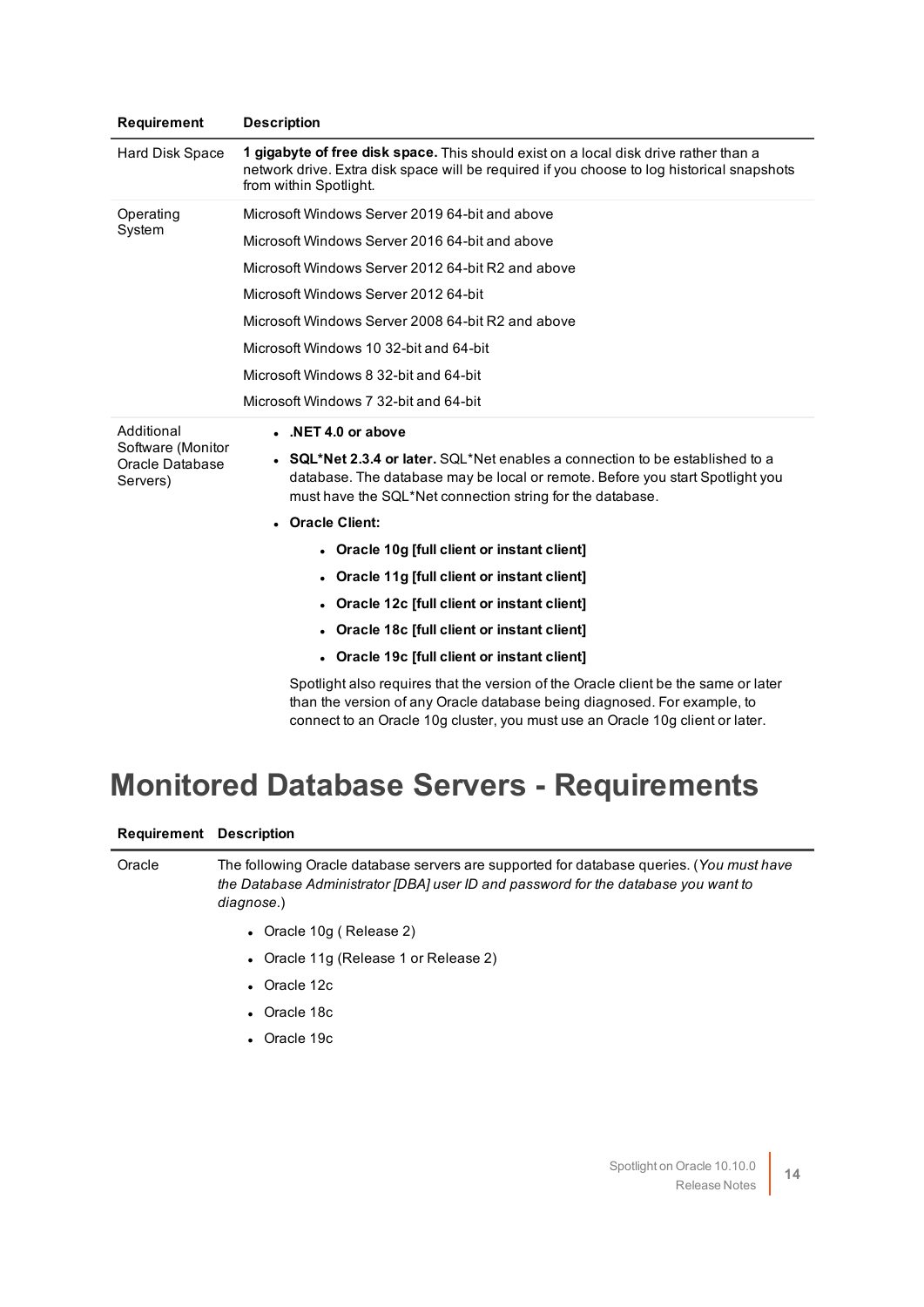#### **Requirement Description**

|                                                           | Notes:                                                                                                                                                                                                                                                                                                                                                                                                                                                              |
|-----------------------------------------------------------|---------------------------------------------------------------------------------------------------------------------------------------------------------------------------------------------------------------------------------------------------------------------------------------------------------------------------------------------------------------------------------------------------------------------------------------------------------------------|
|                                                           | • When monitoring Oracle 11g Release 2 and above, to use the Spotlight User Wizard<br>to install objects in your schema you require DBA privileges. To use the Spotlight User<br>Wizard to setup another user to use this connection you require SYSDBA privileges.                                                                                                                                                                                                 |
|                                                           | • When monitoring Oracle 11g Release 1 (and earlier) the Spotlight User Wizard installs<br>several read-only views into the SYS schema of the target database when you use<br>the wizard to create or modify a Spotlight user. Because of this, the DBA account that<br>you use within the Spotlight User Wizard should have SYSDBA privileges. If the<br>account does not have these privileges, you will be asked to provide a valid SYS<br>account and password. |
| Oracle RAC                                                | Spotlight supports up to 16 instances in a cluster, with a theoretical limit of 36 instances.                                                                                                                                                                                                                                                                                                                                                                       |
| Oracle<br>Exadata<br>Storage<br><b>Servers</b><br>(Cells) | Spotlight monitors Exadata Storage Server (Cells) hosted on the following Operating System:<br>Linux Kernel V2.6.                                                                                                                                                                                                                                                                                                                                                   |
|                                                           | Ensure CellCLI is in the PATH of the Operating System account on the Exadata Storage<br>Server (Cell) hosts. This is required for Spotlight to collect performance information.                                                                                                                                                                                                                                                                                     |
| Cloud                                                     | Oracle Database as a Service.                                                                                                                                                                                                                                                                                                                                                                                                                                       |
| Database<br>Services                                      | Oracle databases running on Amazon EC2.                                                                                                                                                                                                                                                                                                                                                                                                                             |

### **Monitored Operating Systems (UNIX) - Requirements**

| Requirement                                                                                                                                | <b>Description</b>                                                                                                     |
|--------------------------------------------------------------------------------------------------------------------------------------------|------------------------------------------------------------------------------------------------------------------------|
| Unix Servers                                                                                                                               | <b>Unix servers and versions.</b> Spotlight supports the following server operating<br>systems for O/S Server queries: |
|                                                                                                                                            | • Oracle Solaris 9, 10, 11                                                                                             |
|                                                                                                                                            | • HP-UX 11i, 11i v2, 11i v3                                                                                            |
|                                                                                                                                            | • IBM AIX 5.2, 5.3, 6.1, 7.1, 7.2                                                                                      |
|                                                                                                                                            | • Red Hat operating system based on Linux 2.4, 2.6, 3.10 and 4.x kernels                                               |
|                                                                                                                                            | • SUSE operating system based on Linux 2.4, 2.6, 3.0, 4.x and 5.5 kernels                                              |
|                                                                                                                                            | Oracle Enterprise Linux (OEL) based on Linux 2.4, 2.6, 3.8 and 4.x kernels                                             |
| Unix Server Software<br><b>Unix programs.</b> The following Unix programs must be accessible to the user logged<br>on to the Unix machine. |                                                                                                                        |
|                                                                                                                                            | $\bullet$ Perl 5.x                                                                                                     |
|                                                                                                                                            | $\bullet$ awk                                                                                                          |
|                                                                                                                                            | $\bullet$ cat                                                                                                          |
|                                                                                                                                            | $\bullet$ date                                                                                                         |
|                                                                                                                                            |                                                                                                                        |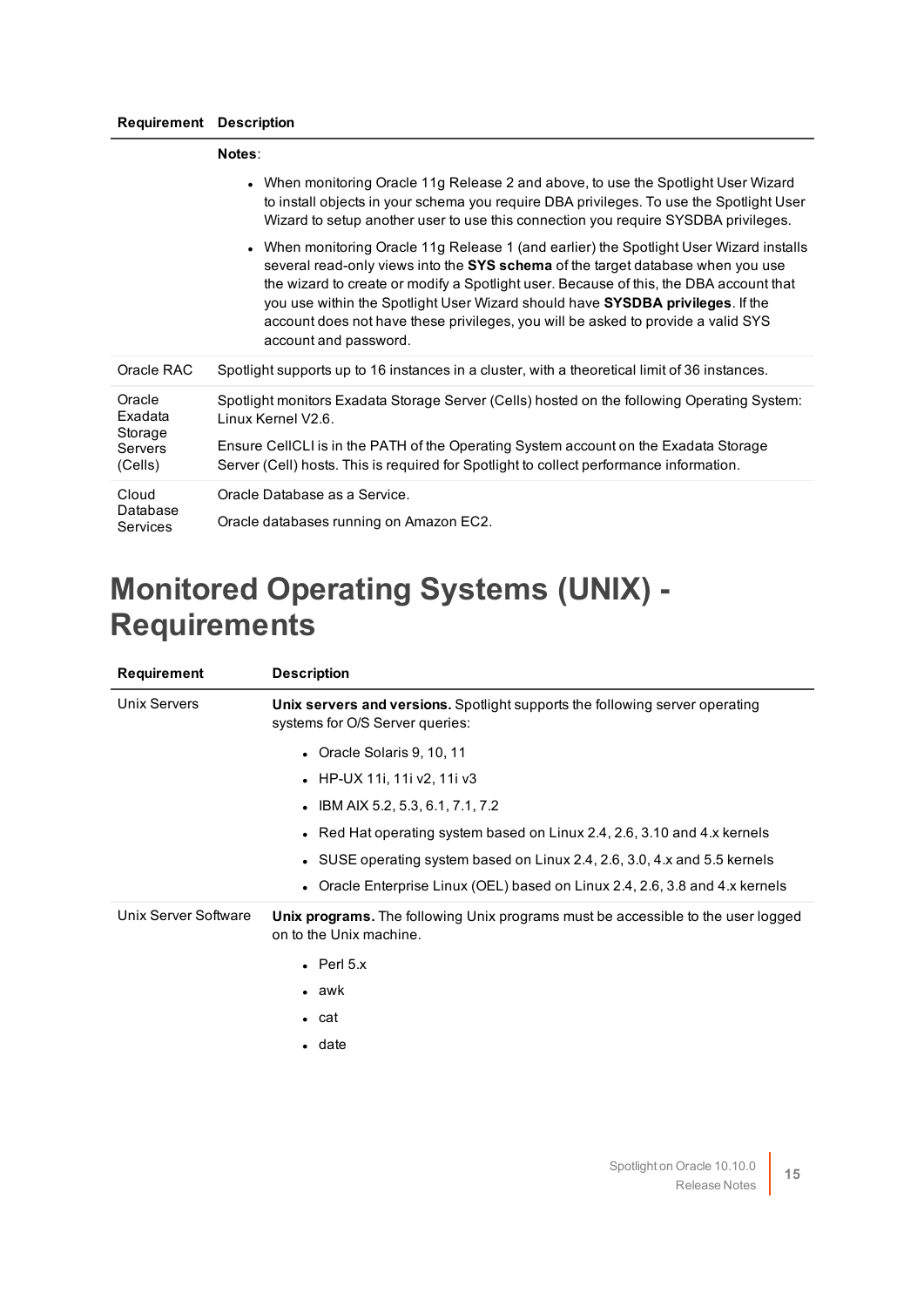| <b>Requirement</b> | <b>Description</b> |
|--------------------|--------------------|
|                    |                    |

#### $\cdot$  df

 $\cdot$  grep

• ifconfig

 $\bullet$  iostat (not HP-UX)

• netstat

 $\cdot$  ps

 $\cdot$  sar

 $\cdot$  ss (5.x kernels)

<sup>l</sup> sed

 $\cdot$  tr

 $\bullet$  uname

• uptime

• vmstat

 $\bullet$  WC

 $\cdot$  who

**For HP-UX**, additionally

• bdf

 $\cdot$  cstm

• getconf

• swapinfo

• /usr/sbin/ioscan

**For AIX**, additionally

• Isattr

• Isdev

• Isps

• prtconf

**For Solaris**, additionally

 $\cdot$  /etc/swap

• mpstat

 $\bullet$  nawk

• prtconf

Unix User Permissions and Installation Settings • The Unix user should have no special processing on log-on. In particular there must be no input required from the user, and nor should any special login banners be displayed.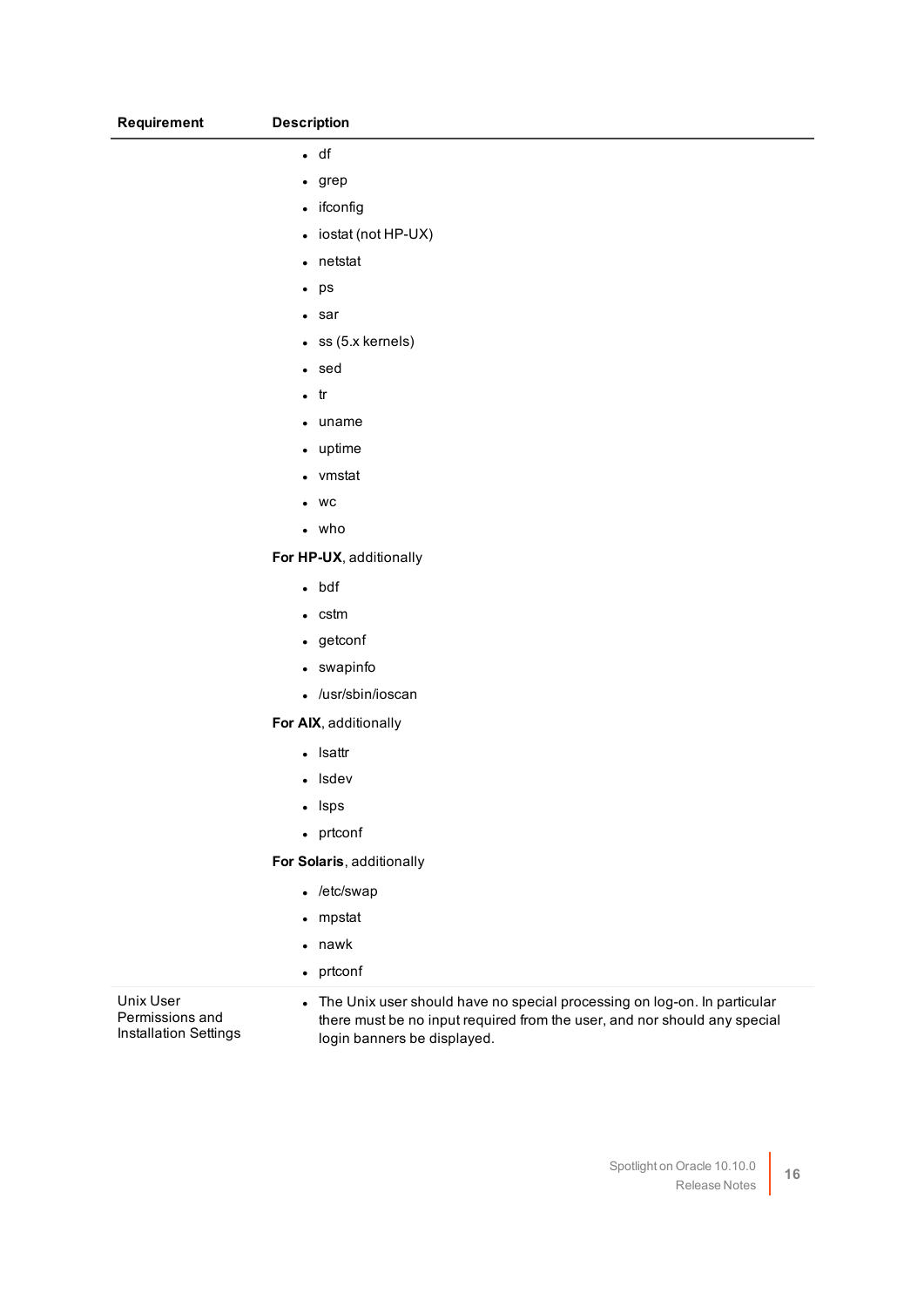| Requirement | <b>Description</b>                                                                                            |
|-------------|---------------------------------------------------------------------------------------------------------------|
|             | • On AIX, the user must be a member of the "adm" group to be able to run the<br>sar command.                  |
|             | • On Linux, the sysstat package must be installed to enable the user to get<br>detailed disk I/O information. |
|             | $\bullet$ On Linux the <b>/proc</b> filesystem must be present.                                               |

- **For connection using SSH, the sshd daemon must be installed and running.**
- **.** The Unix user must have read/write access to /tmp

### **Monitored Operating Systems (Windows) - Requirements**

| <b>Requirement Description</b> |                                                                                                                                                                                                                                                                                                                                                                 |
|--------------------------------|-----------------------------------------------------------------------------------------------------------------------------------------------------------------------------------------------------------------------------------------------------------------------------------------------------------------------------------------------------------------|
| Operating                      | Microsoft Windows Server 2019 64-bit and above                                                                                                                                                                                                                                                                                                                  |
| Systems                        | Microsoft Windows Server 2016 64-bit and above                                                                                                                                                                                                                                                                                                                  |
|                                | Microsoft Windows Server 2012 64-bit R2 and above                                                                                                                                                                                                                                                                                                               |
|                                | Microsoft Windows Server 2012 64-bit                                                                                                                                                                                                                                                                                                                            |
|                                | Microsoft Windows Server 2008 64-bit R2 and above                                                                                                                                                                                                                                                                                                               |
|                                | Microsoft Windows 10 32-bit and 64-bit                                                                                                                                                                                                                                                                                                                          |
|                                | Microsoft Windows 8 32-bit and 64-bit                                                                                                                                                                                                                                                                                                                           |
|                                | Microsoft Windows 7 32-bit and 64-bit                                                                                                                                                                                                                                                                                                                           |
| Administrator                  | Ensure your login to the Windows machine has Administrator access privileges.                                                                                                                                                                                                                                                                                   |
| access                         | To add a new connection to the Windows machine you are currently using, ensure you are<br>logged in to the machine with Administrator access privileges. If necessary, logout and login<br>again.                                                                                                                                                               |
| <b>Privileges</b>              | Spotlight retrieves its data from Windows performance counters and the windows registry of<br>the monitored system. An administrator login to the Windows machine has such access.                                                                                                                                                                              |
| Remote<br>connectivity         | To add a new connection to a Windows machine other than the one you are currently using,<br>ensure the machine is accessible to the Spotlight client. Spotlight uses NetBIOS traffic to<br>retrieve perfmon and registry information, so any firewalls between the Spotlight client and<br>the machine being monitored must allow this traffic to pass through. |

### **Virtualization Support**

Review the following information about using Spotlight in virtual environments:

**Requirement Description**

Application **Application** Spotlight has been tested on Citrix XenApp 6.5.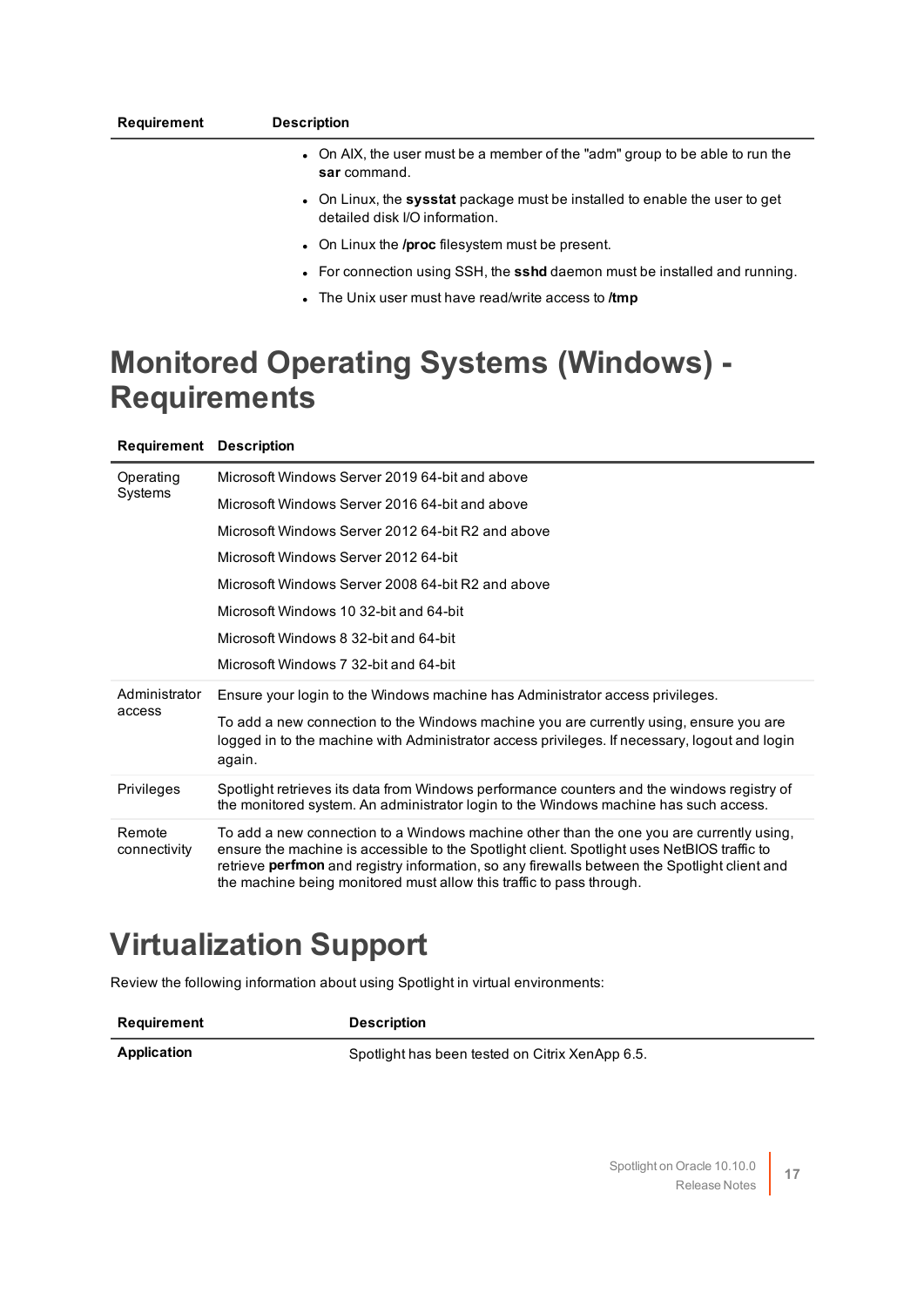| Requirement   | <b>Description</b>                                                                                    |
|---------------|-------------------------------------------------------------------------------------------------------|
| Desktop (VDI) | Spotlight has been tested on desktop VMware workstations.                                             |
| Server        | Spotlight has been tested on VMware ESX server.                                                       |
|               | Spotlight supports Oracle Virtualization (OVM). Limited testing has been<br>done using Oracle VM 3.0. |

**Note:**Spotlight may work in virtualization environments other than the ones in which it was tested.

### **Upgrade and Compatibility**

From time to time, Quest Software may make upgrades and patches available on the Internet. Upgrades will be made available from [http://software.quest.com/.](http://software.quest.com/) Instructions for downloading and installing upgrades are provided on the web site.

#### **Notes**:

- When upgrading to Spotlight on Oracle 10.3.2 history data will be reset. If you would like to keep history between upgrades then you can change the folder spotlight stores history to, through Spotlight Options | storage->History Location.
- VBScript is used to detect pre-existing Spotlight installations. If for security reasons your client system is unable to execute VBScript, you can provide the UPGRADE\_EXISTING\_PRODUCT=0 property during install to bypass checking for installed Spotlights. For example:

msiexec.exe /i Spotlight.msi UPGRADE\_EXISTING\_PRODUCT=0

#### <span id="page-17-0"></span>[Back](#page-0-1) to Top

## **Product Licensing**

Spotlight is supplied with a time-limited trial key so you may test the product. When the trial key expires Spotlight reverts to a preview mode, which limits access to the Spotlight home page and one connection at a time. If you select to open a drilldown in preview mode the following message is displayed:

The current license does not allow access to this functionality.

When you enter a valid license key and authorization message in the License Viewer, you are licensed to use Spotlight on Oracle.

#### **To activate a purchased commercial license**

- 1. Click **Help | About Spotlight**.
- 2. Click **license information**.
- 3. Click **Change this license**.
- 4. Enter the **Authorization key**.

Make sure you enter the authorization key exactly. The site message is case sensitive.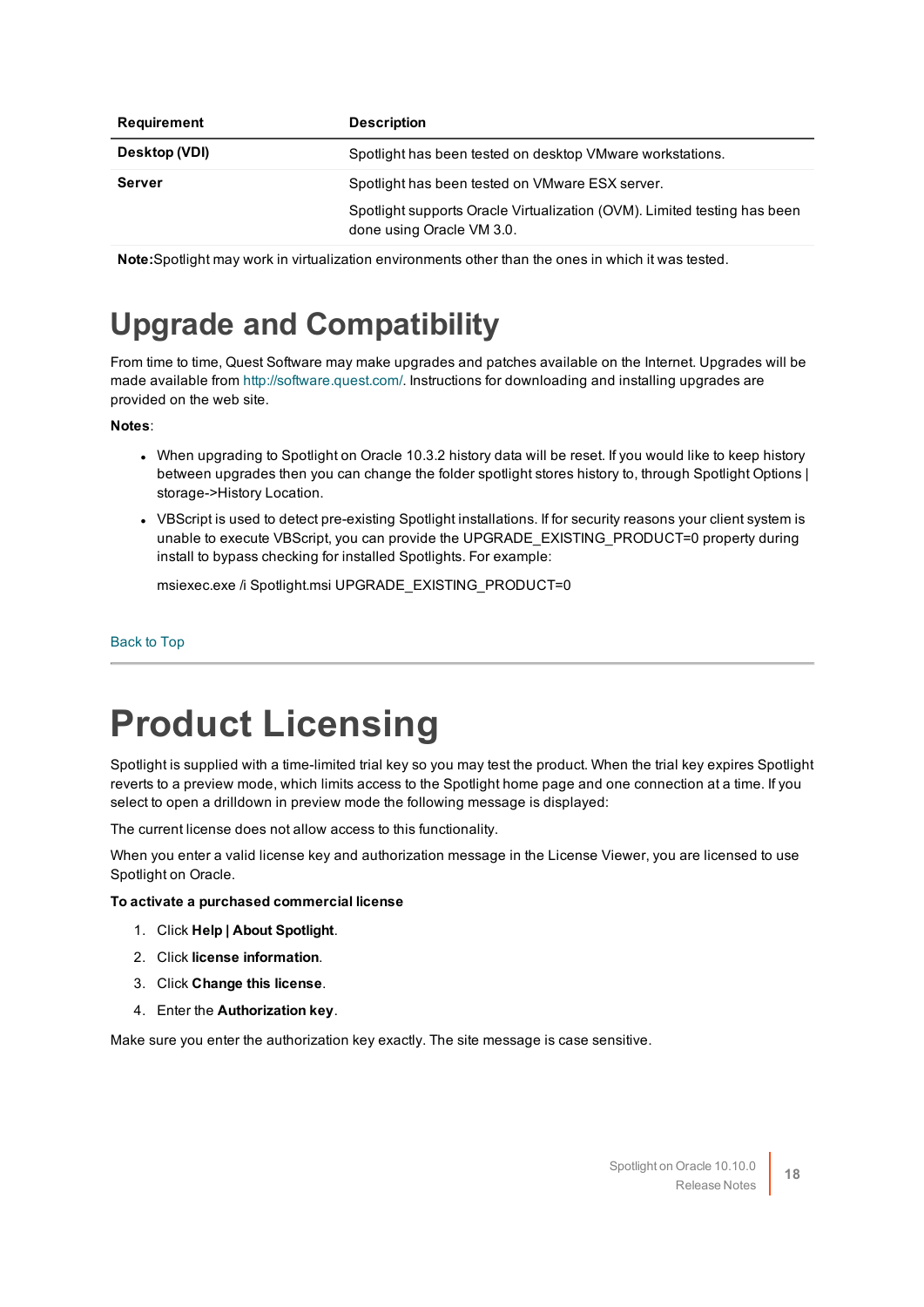<span id="page-18-0"></span>The Windows user that updates the authorization key must have administrator access to the Windows registry and write access to the **Console\Licenses** folder in the Spotlight installation folder.

## **Getting Started**

### **Contents of the Release Package**

The **Spotlight on Oracle** release package contains the following products:

- 1. Spotlight on Oracle 10.10.0
- 2. Product Documentation, including:
	- Spotlight on Oracle Getting Started Guide
	- Online Help

#### **Installation Instructions**

Refer to the *Spotlight on Oracle Getting Started Guide* for installation instructions.

**Note**: When upgrading to Spotlight on Oracle 10.3.2 history data will be reset. If you would like to keep history between upgrades then you can change the folder spotlight stores history to, through Spotlight Options | storage->History Location.

# <span id="page-18-1"></span>**Globalization**

This section contains information about installing and operating this product in non-English configurations, such as those needed by customers outside of North America. This section does not replace the materials about supported platforms and configurations found elsewhere in the product documentation.

This release is Unicode-enabled and supports any character set. In this release, all product components should be configured to use the same or compatible character encodings and should be installed to use the same locale and regional options. This release is targeted to support operations in the following regions: North America, Western Europe and Latin America, Central and Eastern Europe, Far-East Asia, Japan.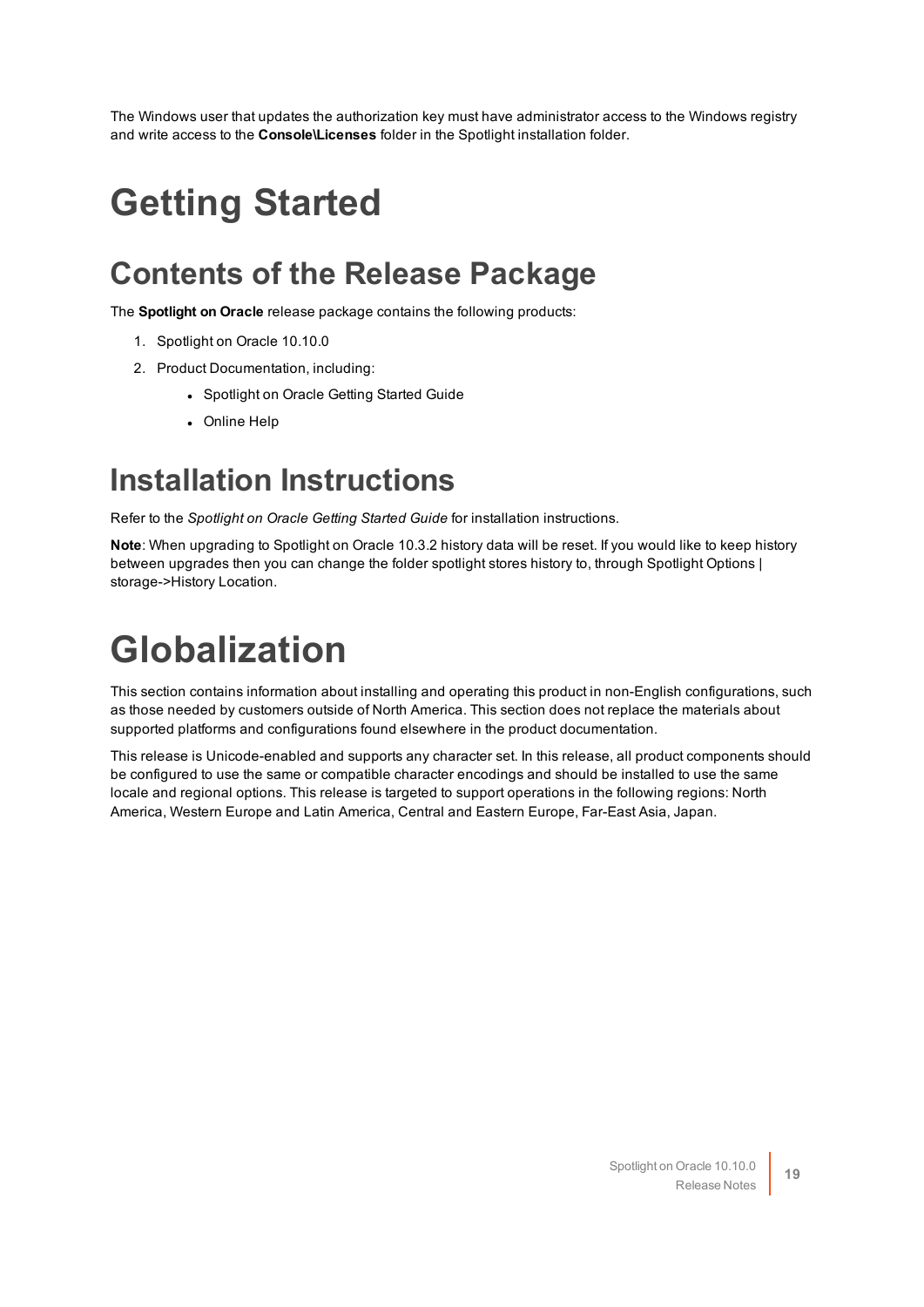## <span id="page-19-0"></span>**About us**

#### **We are more than just a name**

We are on a quest to make your information technology work harder for you. That is why we build communitydriven software solutions that help you spend less time on IT administration and more time on business innovation. We help you modernize your data center, get you to the cloud quicker and provide the expertise, security and accessibility you need to grow your data-driven business. Combined with Quest's invitation to the global community to be a part of its innovation, and our firm commitment to ensuring customer satisfaction, we continue to deliver solutions that have a real impact on our customers today and leave a legacy we are proud of. We are challenging the status quo by transforming into a new software company. And as your partner, we work tirelessly to make sure your information technology is designed for you and by you. This is our mission, and we are in this together. Welcome to a new Quest. You are invited to Join the Innovation.

### **Our brand, our vision. Together.**

Our logo reflects our story: innovation, community and support. An important part of this story begins with the letter Q. It is a perfect circle, representing our commitment to technological precision and strength. The space in the Q itself symbolizes our need to add the missing piece — you — to the community, to the new Quest.

### **Contacting Quest**

For sales or other inquiries, visit [www.quest.com/company/contact-us.aspx](https://www.quest.com/company/contact-us.aspx) or call +1 949 754-8000.

### **Technical support resources**

Technical support is available to Quest customers with a valid maintenance contract and customers who have trial versions. You can access the Quest Support Portal at [https://support.quest.com](https://support.quest.com/).

The Support Portal provides self-help tools you can use to solve problems quickly and independently, 24 hours a day, 365 days a year. The Support Portal enables you to:

- Submit and manage a Service Request
- View Knowledge Base articles
- Sign up for product notifications
- Download software and technical documentation
- View how-to-videos
- Engage in community discussions
- Chat with support engineers online
- View services to assist you with your product